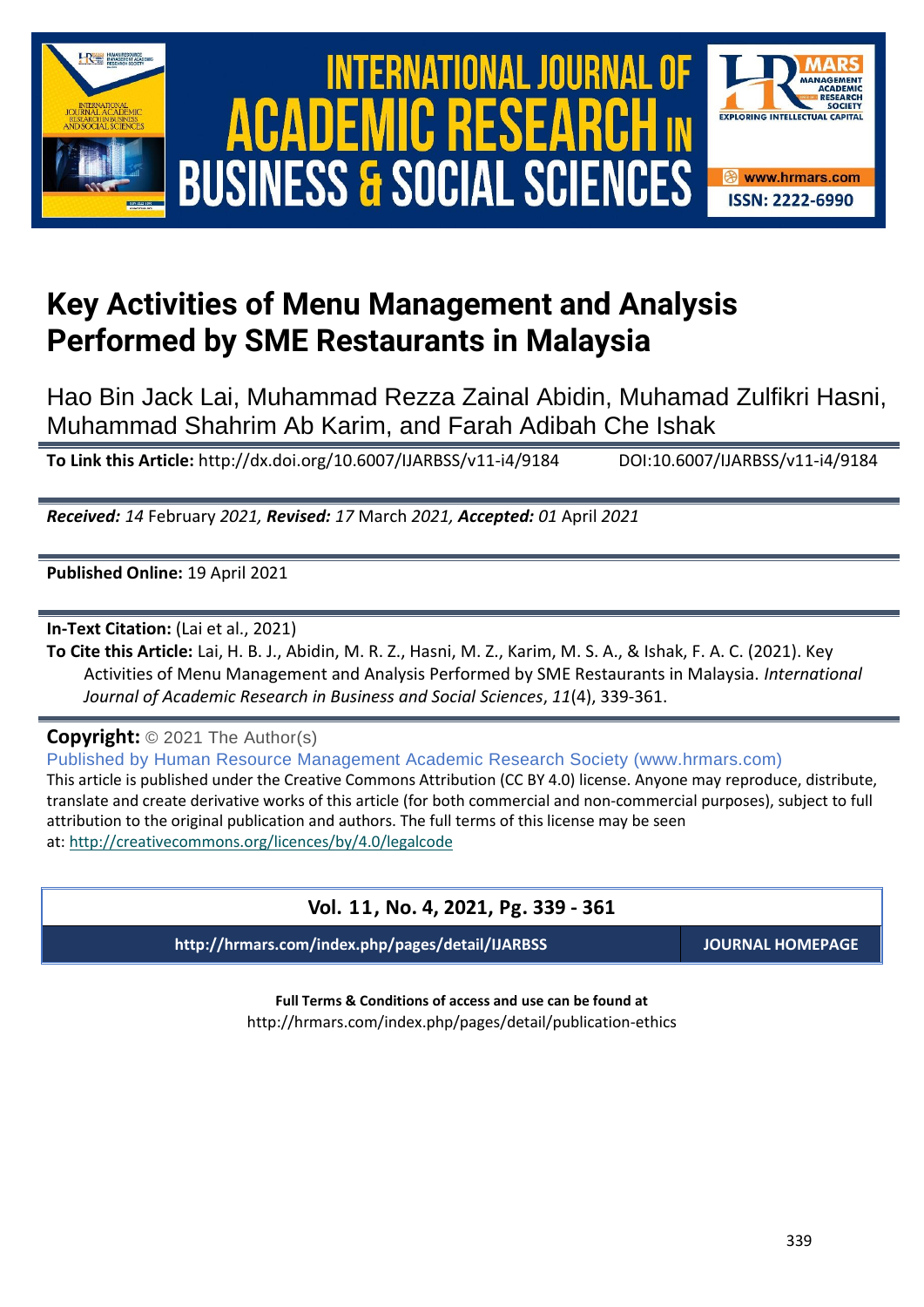

# **Key Activities of Menu Management and Analysis Performed by SME Restaurants in Malaysia**

# Hao Bin Jack Lai, Muhammad Rezza Zainal Abidin, Muhamad Zulfikri Hasni, Muhammad Shahrim Ab Karim, and Farah Adibah Che Ishak

Department of Food Service and Management, Faculty of Food Science and Technology, Universiti Putra Malaysia, Selangor, Malaysia Email: gs52634@student.upm.edu.my, gs52267@student.upm.edu.my,

gs53324@student.upm.edu.my, shahrim@upm.edu.my, farahadibah@upm.edu.my

#### **Abstract**

Menu management and analysis is commonly performed by food and beverage establishments to develop, monitor, and modify menu items. However, previous studies seldom associate and study menu management functions concurrently. These functions include but are not limited to menu planning, menu design, menu pricing, menu operation and menu analysis. This exploratory study explored the measures taken by SME restaurant decision-makers in managing their menus. Participants put forward that the measures taken to manage their menus within their establishments are limited by their capabilities and conditions. Participants identified key activities of menu management and analysis as menu development and modification, menu positioning, menu operational efficiency as well as menu pricing and cost control. At the same time, findings showed that key considerations should be given to employees, customers, restaurant resources and the business environment when making decisions pertaining to menu management and analysis. Practitioners in Kuala Lumpur commonly operate their restaurants without specific menu management method, but manages their respective menus depending on the business environment, resources, and capabilities. Furthermore, practitioners seek operational examples and take pricing references from other successful competitors. This study presents that a balance of both quantitative analytics and qualitative reasoning are key to achieving menu profitability.

### **Introduction**

In a restaurant, the menu is an essential document to communicate food and beverage offerings whereby if properly designed and managed, it can position and market highly profitable items for the restaurant (Antun & Gustafson, 2005). According to Kincaid & Corsun (2003), menu management should ensure that value and satisfaction are maintained while achieving profits. While there are ample of methods that suggest the best ways to manage and analyse a menu, existing literature has mostly discussed about methods developed based on theory and seldom from a practical perspective (Lai, Karim, Krauss, & Ishak, 2019). Existing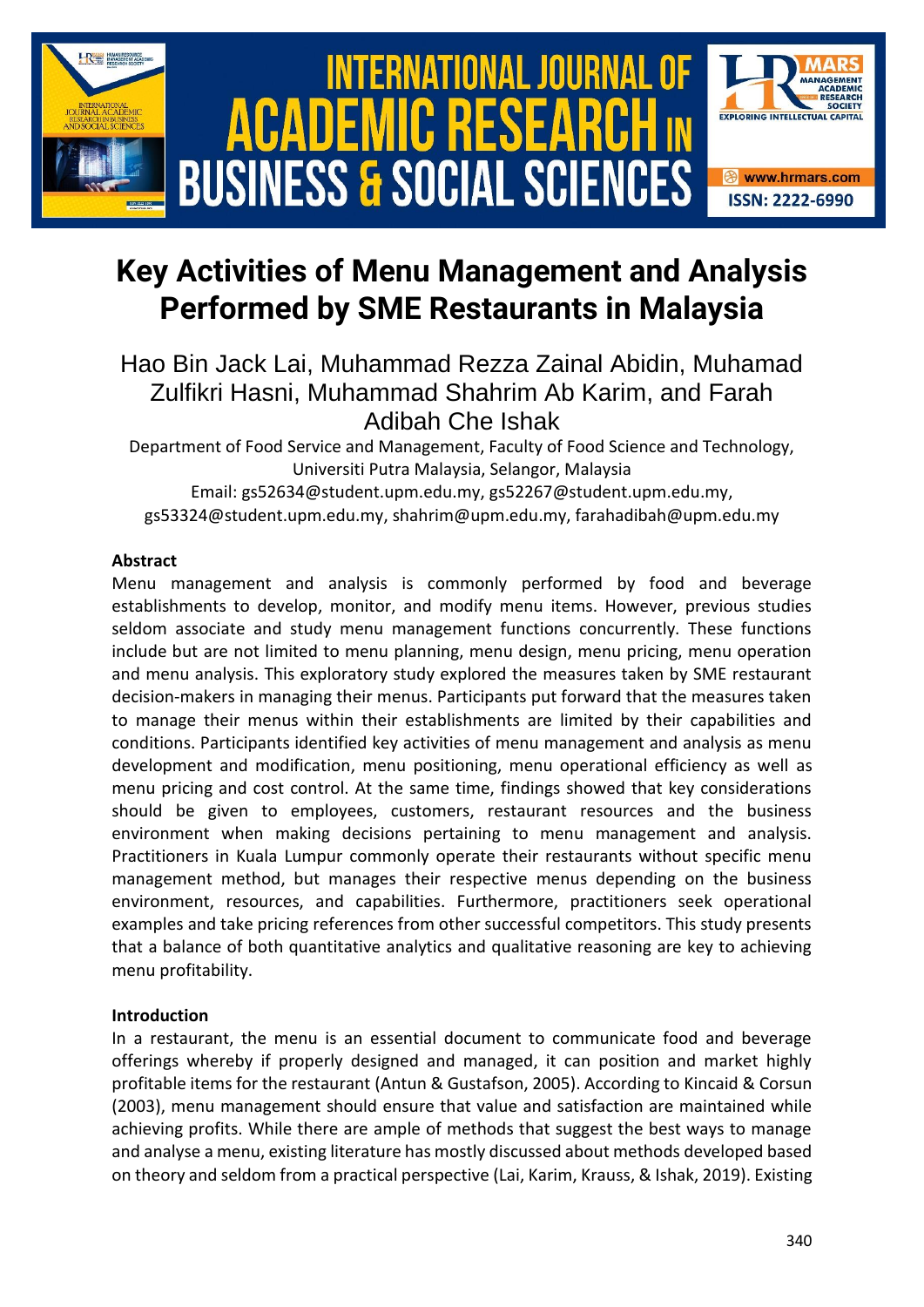**Vol. 1 1 , No. 4, 2021, E-ISSN: 2222-6990 © 2021 HRMARS**

literature regarding menu management and analysis for restaurants are very theoretical and quantitative driven, developed to achieve the financial goals of a restaurant (Ozdemir & Caliskan, 2014). That said, practitioners seldom apply completely what is suggested in the research literature as certain implications may seem theoretically feasible but would be impractical to be implemented (Raab & Zemke, 2016). This preliminary study hypothesizes that practitioners do what they do because it is what makes sense to them, considering their current working conditions and business environments. If existing methods on menu management and analysis are only applied partially, sophisticated methods would never be considered by independent restaurant businesses. Hence, this paper sheds light on key practical activities on managing menu profitability among SME restaurant establishments in Kuala Lumpur. It is worth exploring and noting what is being done by practitioners considering current theoretical trends and recommendations.

#### **Literature Review**

Menu management and analysis consists of the actions performed to develop, track, and modify the menu of a restaurant consistently. However according to Ozdemir & Caliskan (2014), existing research in this domain is relatively independent as menu management is a concept that researchers and practitioners seldom recognize. Ozdemir & Caliskan's (2014) review paper explored prominent studies associated with the domain of menu management that categorized key activities into menu planning, menu pricing, menu designing, menu operating and menu analysis. Although these functions are commonly performed by practitioners, researchers seldom associate and examine these functions concurrently. During the development of a menu, Morrison (1997) suggests considering the costs, profitability, skills of employees and availability of ingredients before finalizing menu items. This concept is similar to Osterwalder & Pigneur's (2010) business model canvas which borrows from marketing and management theory in considering environmental factors before conforming to a certain strategy.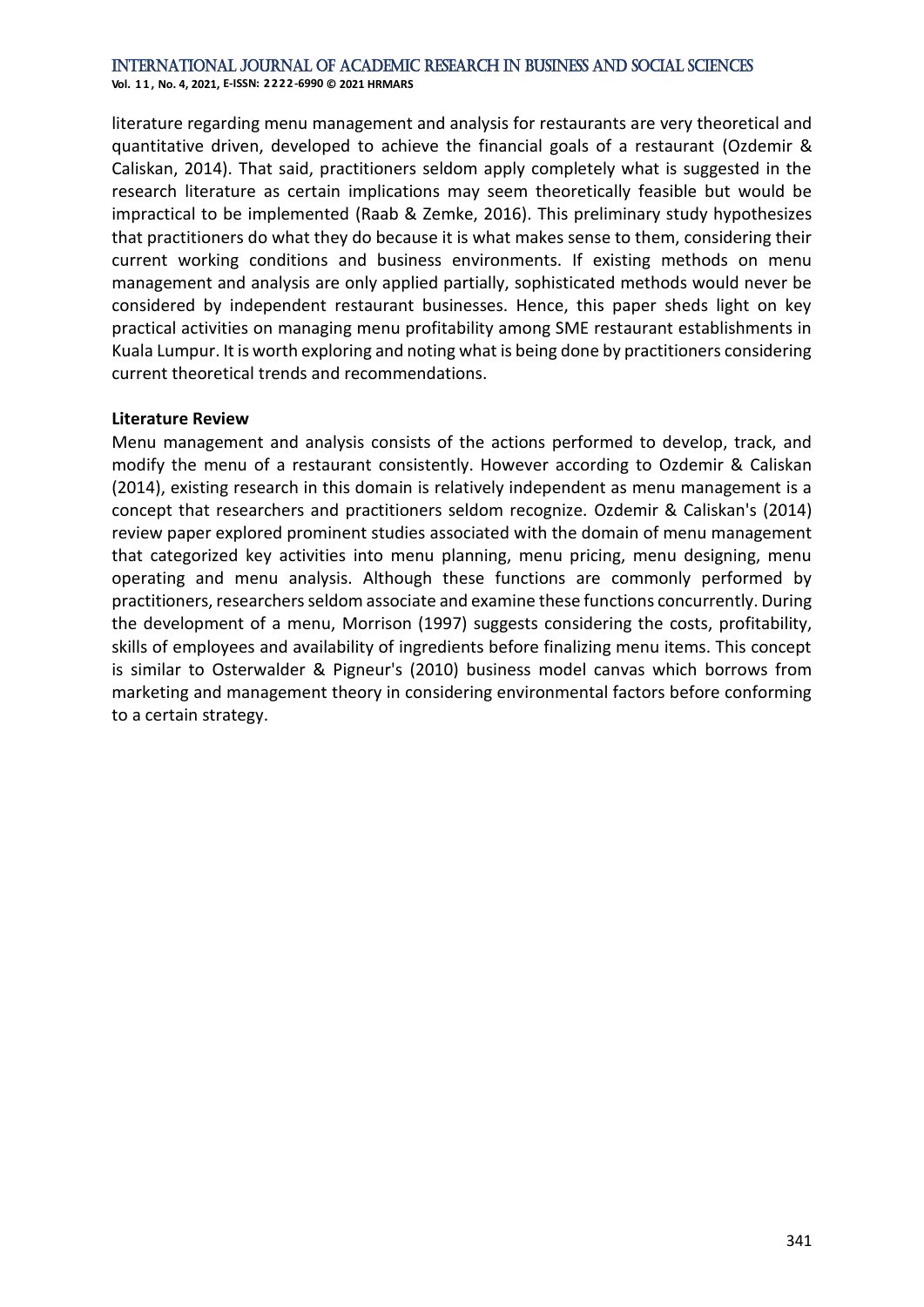**Vol. 1 1 , No. 4, 2021, E-ISSN: 2222-6990 © 2021 HRMARS**

#### **Menu Development**



**Figure 1 Menu development and analysis (Jones & Mifli, 2001)**

The model depicted in Figure 1 developed by Jones & Mifli (2001) highlights the key activities performed during menu development and analysis based on chain restaurants in the UK. It is an ongoing process of reiterating menu items to achieve optimum profitability. Once a menu is launched, decision-makers would conduct menu analysis to determine the popularity and profitability of every menu item. If required, underperforming menu items will be either modified or eliminated followed by introducing new menu items. This view is supported by Glanz et al. (2007) as a menu should always receive updates to attract and retain customers.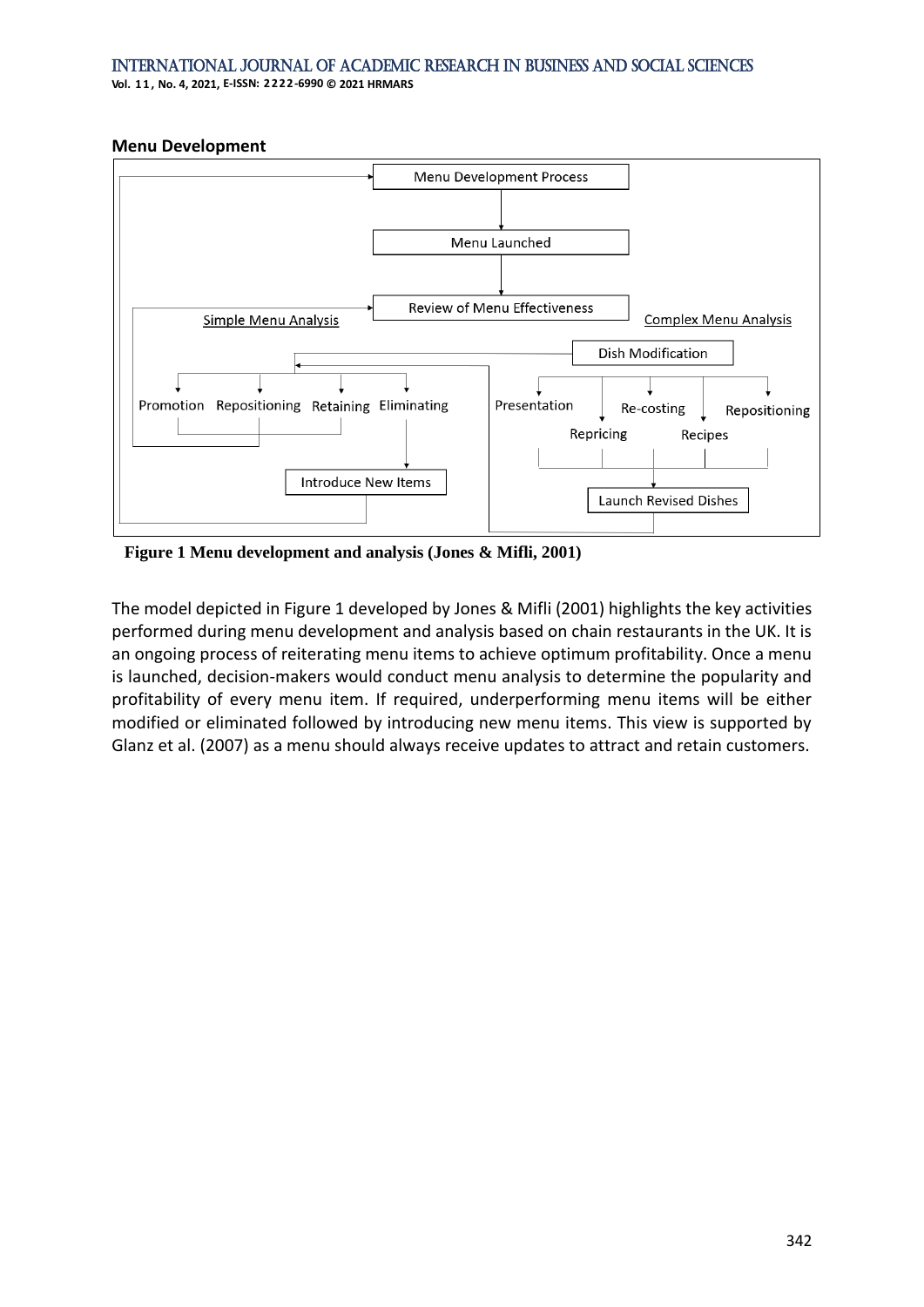**Vol. 1 1 , No. 4, 2021, E-ISSN: 2222-6990 © 2021 HRMARS**

#### *Menu Effectiveness*



**Figure 2 Review of menu effectiveness (Ojugo & Rymer, 2009)**

Figure 2 shows a framework for reviewing menu effectiveness. This review is important to determine the modifications required to improve menu items. As proposed by Ojugo & Rymer (2009), the activities comprise pricing strategy review, price elasticity, and menu engineering. As agreed by many researchers, the price of the menu heavily influences the purchase decisions of customers. Hence, Iglesias & Guillén (2004) proposed to consider both the perceived monetary price and non-monetary price when evaluating the performance of menu items. Using this approach, managers can then understand how much more they can charge on different menu items. This is because customers would compare prices of similar menu items from other establishments, resulting in the fluctuation of demand towards the restaurant (Kelly, Kiefer, & Burdett, 1994). To tackle this, Raab, Mayer, Kim, & Shoemaker (2009) developed a price sensitivity measurement tool to assess a customer's price sensitivity. Other researchers such as Naipaul & Parsa (2001) studied the effects of menu price endings towards value and quality perception. Researchers in the field of revenue management have even suggested incorporating demand-based variable pricing where the managers change the prices of their menu items to control demand and optimize margins (Heo, Lee, Mattila, & Hu, 2013; Kimes, 2010).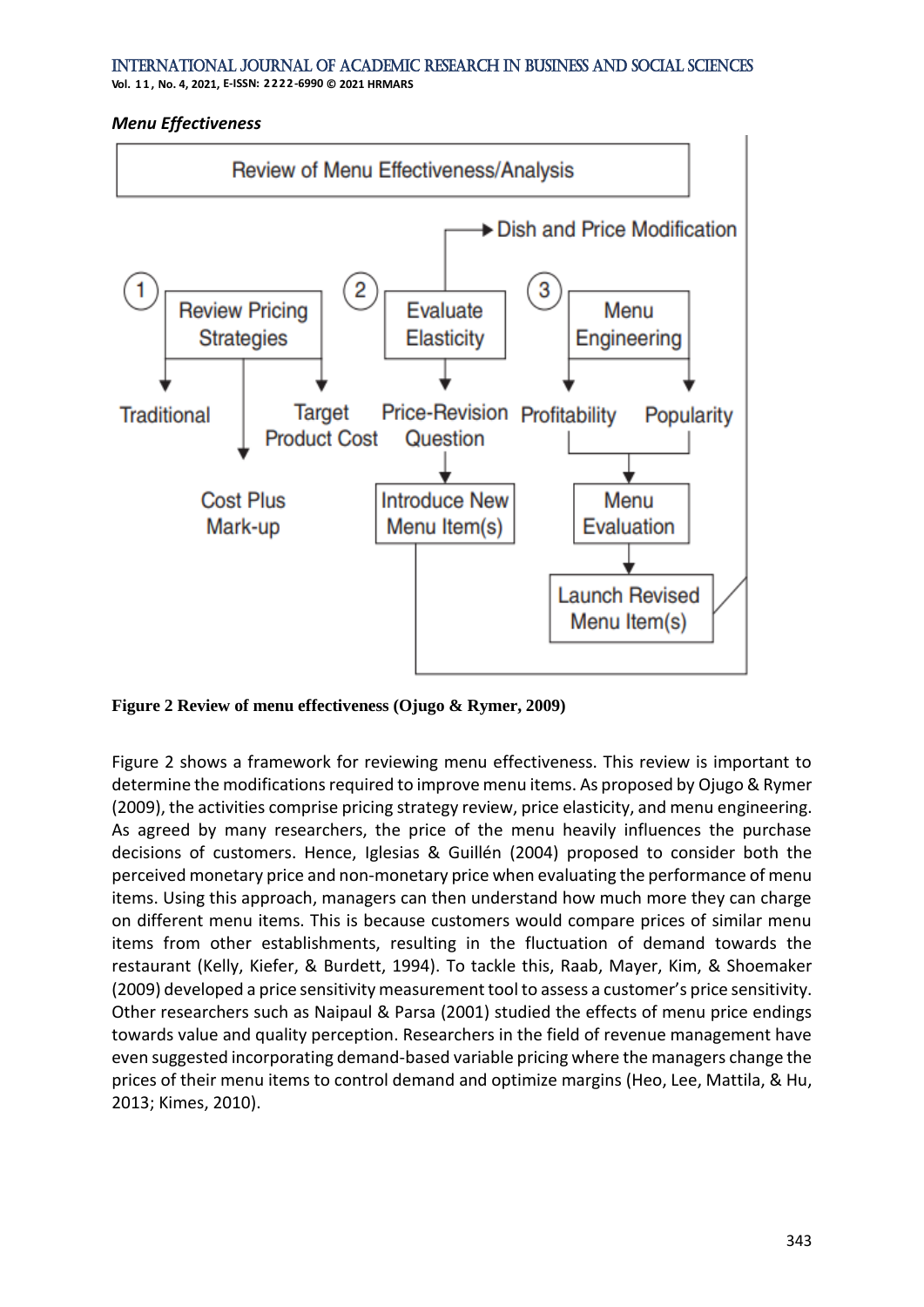**Vol. 1 1 , No. 4, 2021, E-ISSN: 2222-6990 © 2021 HRMARS**

#### *Menu Analysis*



**Figure 3 Activity based costing model for restaurants (Raab, 2003)**

Research in menu analysis and engineering have evolved significantly from traditional methods towards more sophisticated methods borrowing techniques from the manufacturing industry. Because these methods are more quantitative, they lack the qualitative considerations of labour and customer satisfaction when evaluating menu item performance (Taylor & Brown, 2007). This results in the lack of rigour as well as missing opportunities when making decisions.

Traditional methods of menu analysis pioneered by Kasavana & Smith (1982) and Pavesic (1983) rely on matrix based models to account for sales volume, margins and costs of menu items. Thereafter Bayou & Bennett (1992), Cohen, Mesika, & Schwartz (1998), Hayes & Huffman (1985) and LeBruto, Quain, & Ashley (1995) introduced more variables such as weighted contribution margin and even labour costs to more accurately analyse menu item profitability. Later, researchers began to adapt activity based costing into menu analysis which allocates all fixed and variable costs of the restaurant into menu items (Dalci, Tanis, & Kosan, 2010; Kaplan & Anderson, 2007; Raab & Mayer, 2007; Raab, Mayer, & Shoemaker, 2010). An activity based costing model by Raab (2003) shown in Figure 3 depicts the depth and comprehensiveness of the method as it allocates costs from both front of house and back of house functions of the restaurant into each menu item.

On the other hand, Fang & Hsu (2012), O'Donnell, Rao, & Battese (2008), Reynolds & Taylor (2011) and Taylor, Reynolds, & Brown (2009) have attempted to apply data envelopment analysis to measure the efficiency of menu items within a restaurant. This method considers the efficiency of input variables (ingredients, labour and preparation) versus output variables (sales, profit margin, popularity and price).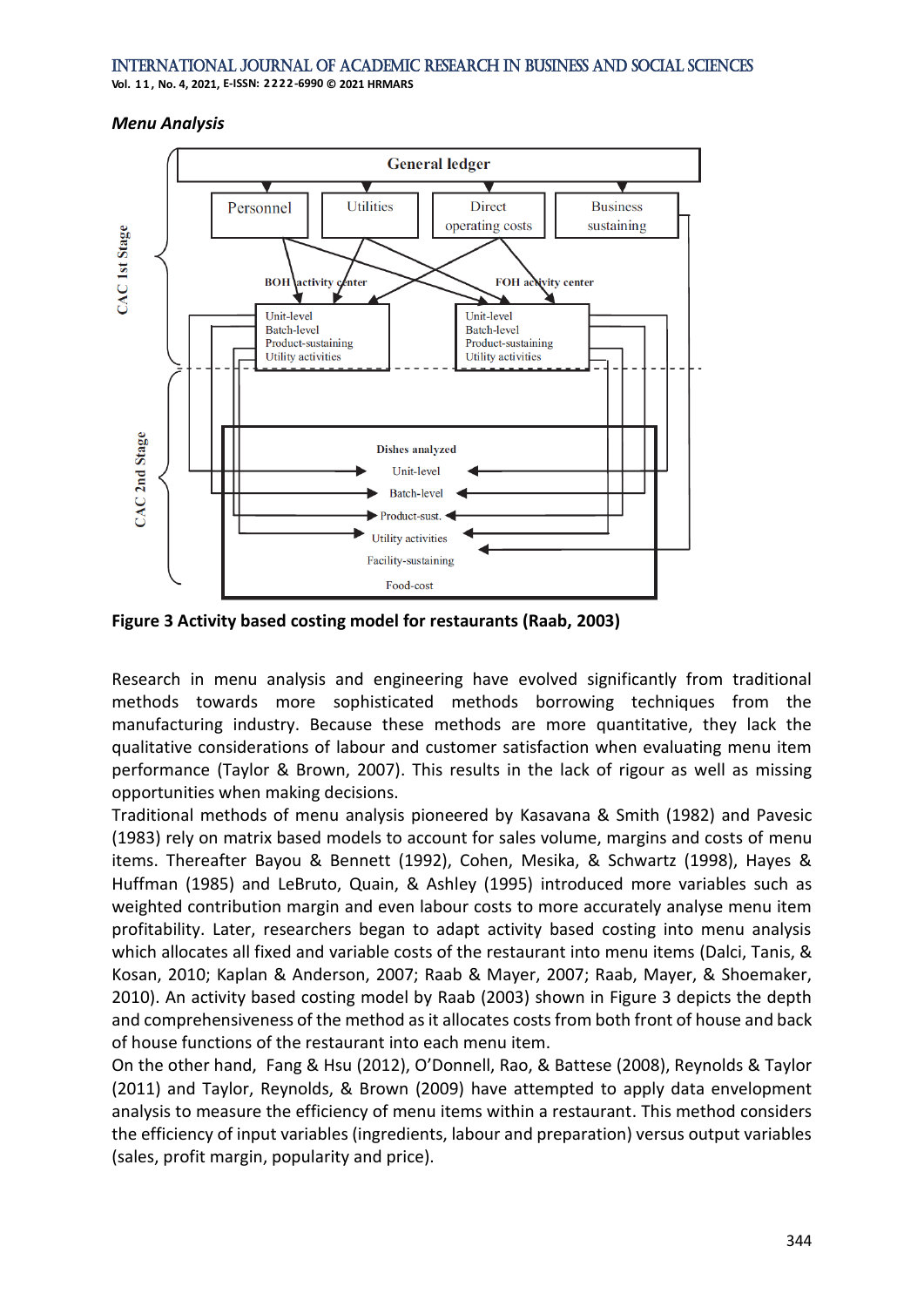**Vol. 1 1 , No. 4, 2021, E-ISSN: 2222-6990 © 2021 HRMARS**



# *Restaurant Revenue Management*

**Figure 4 Restaurant revenue management decision framework (Noone & Maier, 2015)**

Another approach to menu management that focuses on optimizing restaurant operations and sales is revenue management. This concept was borrowed from the airline and hotel industry and there has been attempts to implement revenue management in restaurants to support better decision making and optimization of menu revenue (Kimes, Chase, Choi, Lee, & Ngonzi, 1998). Practical examples of restaurant revenue management are to manage anticipated demand through set menus and happy hour promotions to optimize revenue at all operational hours. According to Heo (2013), restaurants are considered non-traditional revenue management businesses, and hence possess several limitations in implementing revenue management concepts. Referring to the restaurant revenue management decision framework proposed by Noone & Maier (2015) in Figure 4, revenue management very much considers both internal and external data of the restaurant to develop effective decisions. While this is a proposed conceptual framework, it can be said that there is great potential to integrate menu analysis and revenue management functions together to perform better menu profitability management (Lai et al., 2019).

#### **Limitations and Applicability of Existing Methods**

Having identified that the key concepts of menu management consist of menu analysis and revenue management, researchers and practitioners who approach this topic from a practical perspective may express scepticism and limitations of applying such concepts within a practical setting. The successful application of menu analysis and revenue management techniques require consistent records of sales data, well defined strategy, knowledgeable and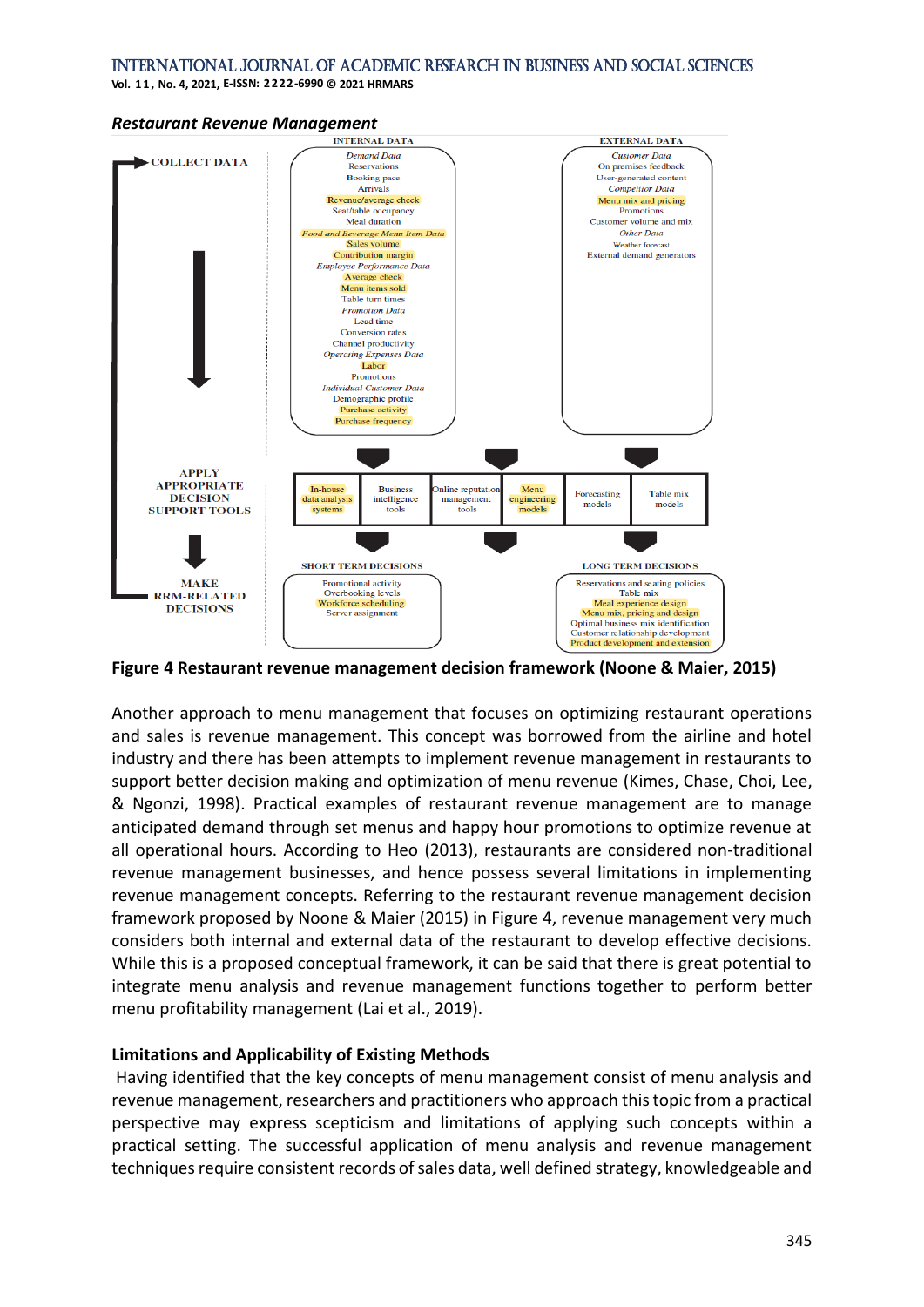**Vol. 1 1 , No. 4, 2021, E-ISSN: 2222-6990 © 2021 HRMARS**

committed teamwork within a restaurant to execute successful menu analysis and revenue management techniques (Etemad-Sajadi, 2018; Kimes & Beard, 2013; Raab & Zemke, 2016). The above literature review presents the major concepts that are commonly practiced within menu management. While in theory it makes sense to allocate specific costs to menu items and implementing demand-based variable pricing, recent studies suggest that there are limitations to these approach that restrict the effective implementation in daily operations.

#### **Limitations of Menu Analysis Techniques**

According to Jones & Mifli (2001), prior research work done on menu analysis were conceptual. A notable survey previously done by Morrison (1996) highlighted that menu decision makers shown no evidence of applying formal menu analysis methods in upscale Australian restaurants. The survey concluded that most respondents have good understanding in the costing of their menu items, but do not apply menu analysis tools within respective restaurants despite having theoretical knowledge in menu analysis. Essentially, most menu decision makers aim to focus on menu item quality and restaurant pride rather than short term profitability. Similarly, many respondents implied that associating labour costs and other operating costs were impractical due to the low profit multiplier effect. This notion was later supported by Taylor & Brown (2007) as well, proving that there was little practical success in allocating specific restaurant costs to menu items. This finding was also consistent where Raab & Zemke (2016) noted that independent restaurant managers were not familiar with the concept of activity based costing, and prefer to perform costing based on menu item contribution margin instead. That said, there is no significant research emphasizing the consistent application of menu analysis within independent restaurants.

#### **Limitations of Restaurant Revenue Management**

While revenue management techniques have previously been proven successful in the hotel and airline industry, restaurants face difficulties in implementing restaurant revenue management. A study done by Vieveen (2017) depicts that the business model of restaurants are more emotional, focusing on guest satisfaction to create return customers to maintain a stable revenue. Hotels and airlines on the other hand are more transactional, as the market perceives the hotel room and airline seat as a product. Henceforth, a personalized approach should be used to implement revenue management in restaurants. Not only that, Kimes & Beard (2013) stressed that there pose to be many challenges in regard to implementation and integration of revenue management techniques within traditionally managed restaurant establishments. Varini, Burgess, & Lane (2010) agreed that decision makers are facing challenges in identifying the new skills required to implement a revenue management program.

#### **Application of Existing Methods in SMEs**

As there were no significant literature highlighting the application of menu analysis and revenue management in SME restaurants, we can borrow findings from past studies that examine the challenges of SME restaurants. A study done by Kwong (2005) that applies menu engineering methods to SME restaurants concluded that menu decision makers primarily rely on qualitative judgements and experience to assume the popularity and profitability of their menu items whereby showing minor interests in applying menu analysis approaches. According to Salikin, Wahab, & Muhammad (2014), SMEs in Malaysia commonly face the constraints of management skills and the success of businesses depend on the entrepreneur's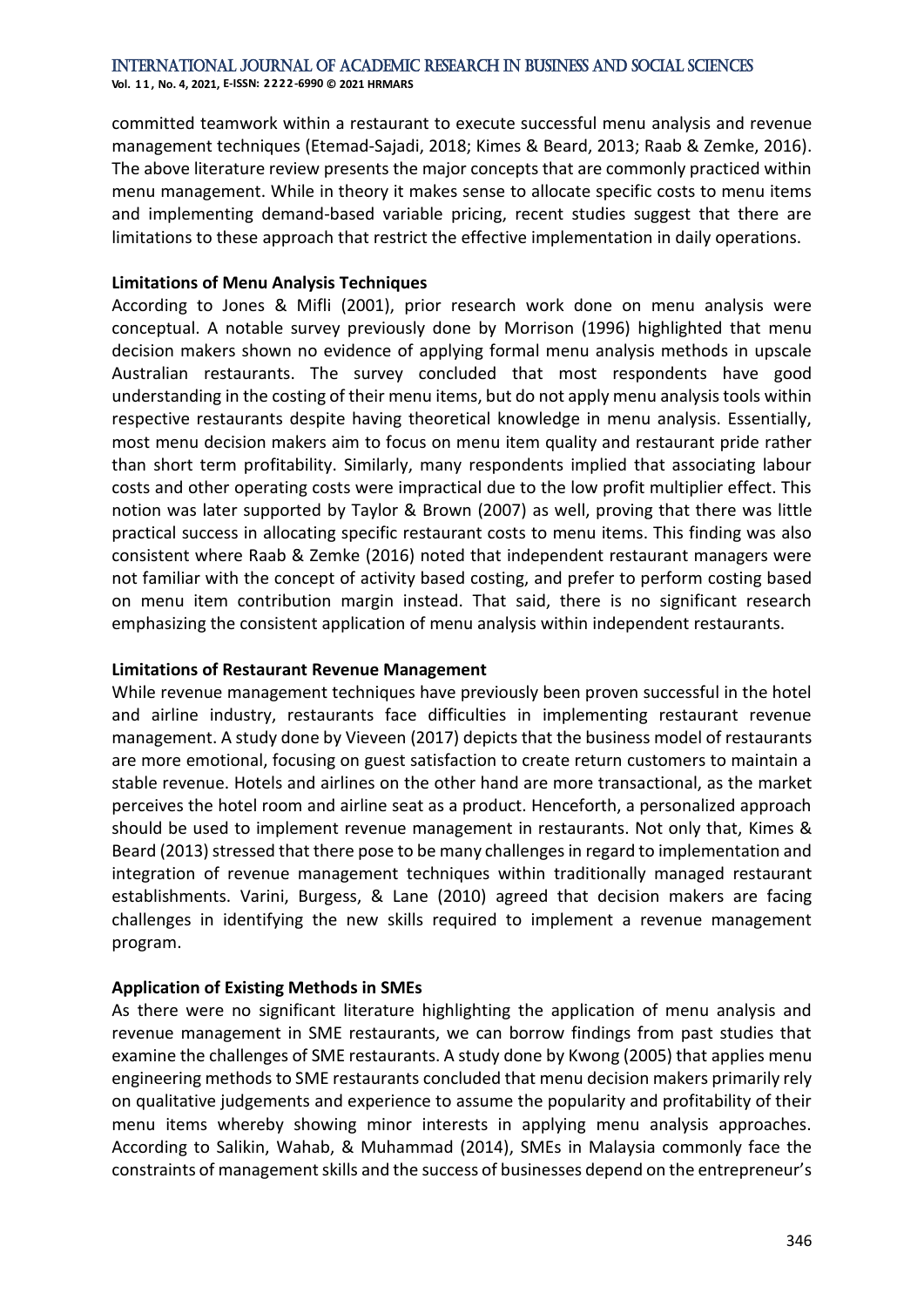**Vol. 1 1 , No. 4, 2021, E-ISSN: 2222-6990 © 2021 HRMARS**

experience. For this reason, intellectual capital was considered as the most crucial success factor for SME establishments (Khalique, Isa, Shaari, & Ageel, 2011). At the same time, existing resources and assistance programs that guide SMEs in business management pose to be more theoretical than practical and hence resulted in the rise of SME failure rates (Chong, 2012). Due to the lack of management knowledge of most SME establishments in Malaysia, Ernst & Young (2018) reported that decision makers face difficulties in managing costs and improving productivity. That said, Gunto & Alias (2013) depicted that SMEs seldom focus on human resource training and development due to cost and time concerns. Henceforth, SME restaurants in Malaysia maybe incapable of implementing menu analysis and revenue management techniques effectively due to unavailability of proper infrastructure, knowledge, and tools.

In this paper, we explore measures taken by SME restaurant decision-makers in Kuala Lumpur to garner a better understanding of their chosen methods to menu management based on their operating business environment. Through this preliminary study, we set out to gain practical insights by identifying critical components of managing a menu in Kuala Lumpur.

#### **Methodology**

This exploratory study applied qualitative methods for data collection. Qualitative studies commonly support better understanding of contextual and complex organizational problems (Easterby-Smith, Thorpe, & Lowe, 2002). Henceforth, a qualitative inquiry will provide more depth and understanding on the thought process in menu management of SME decision makers within this study. To depict findings from the point of view of SME decision makers, individual in-depth interviews were used as the primary method of data collection followed by observations and menu review. According to Alshenqeeti (2014), data collected through interviews reflect reality and yield more complete responses. Moreover, the intention of indepth interviews are to understand the "lived experience" of the participants without generalizing the findings (Charmaz, 1990). Open-ended interviews were conducted with SME F&B business decision-makers representing a mix of SME F&B outlets found in Kuala Lumpur. The open-ended questions were designed to understand how decision-makers develop, monitor, and modify their menu.

Key areas of inquiry were:

- 1. How is it like to operate a SME restaurant within Kuala Lumpur?
- 2. What are the measures taken to ensure profitability within their respective restaurants?

3. What are the key considerations when implementing a menu management strategy? As noted within the literature review, existing menu management methods were mostly developed based on theoretical implications. To explore this domain from a practical perspective, the first question provided researchers with a clearer understanding of the business environment for SME restaurant operators. This is followed by the second question, focusing on why decision makers do what they do according to their existing business environment. Through garnering a better understanding of the common practices done by practitioners, researchers can then conclude on the key concerns to focus on when developing practical menu management methods.

With that said, the key objectives of this study are as follows:

- 1. To understand the business environment of SME restaurants.
- 2. To explore actions performed by practitioners during unexpected circumstances.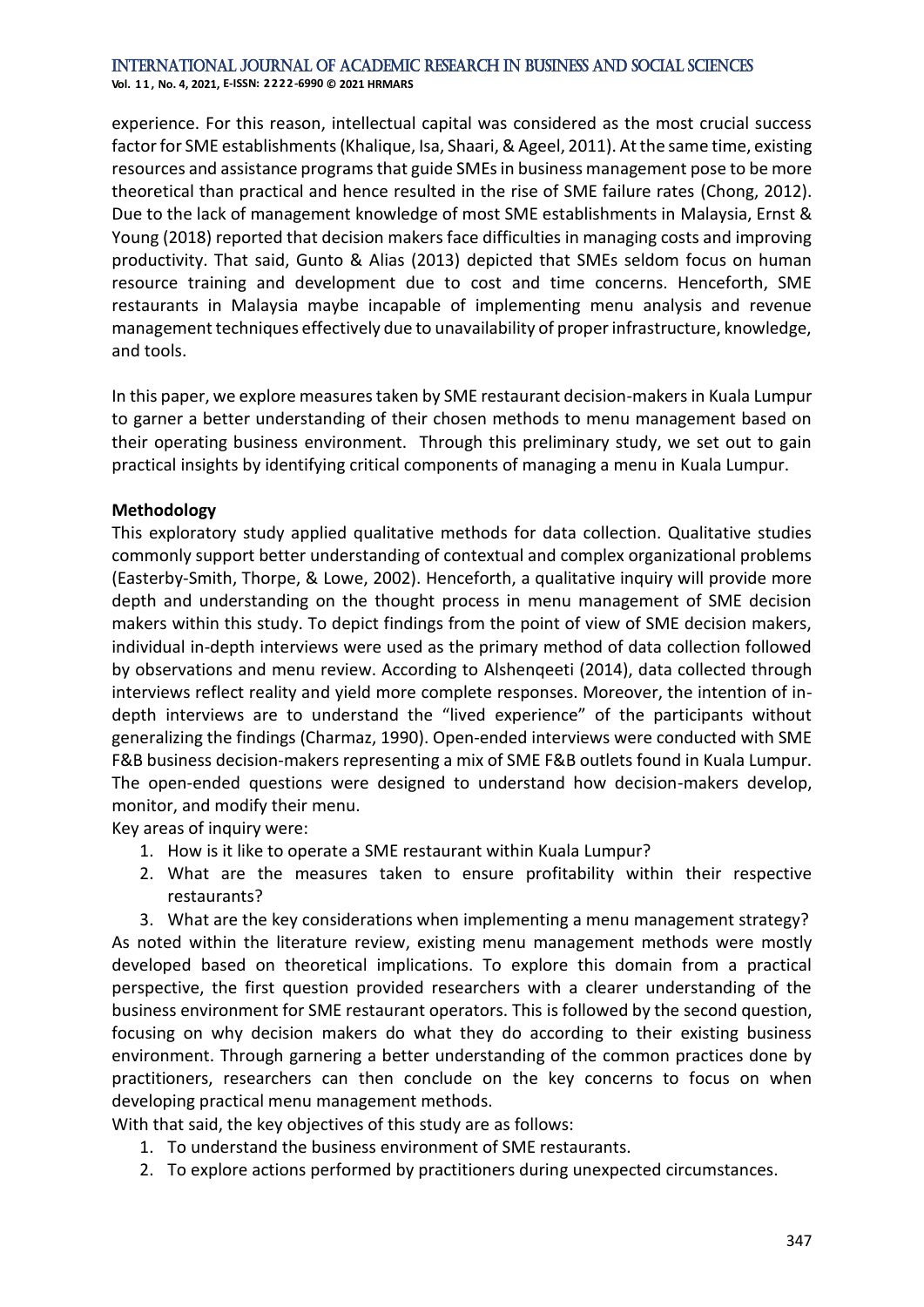**Vol. 1 1 , No. 4, 2021, E-ISSN: 2222-6990 © 2021 HRMARS**

3. To identify the prime considerations in menu management from a practical perspective.

This study employed a purposive maximum variation sampling approach to compile the best practices of SME F&B practitioners. The criteria for selecting SMEs was based on the specifications by SME Corp (2016), signifying that service-based businesses are those that operate with less than RM30 million per annum. Gathering insights from decision-makers of independent and multi-outlet SME's allowed this study to explore variabilities in managing menu profitability by company size. Data collected reached saturation at 10 participants when participants from shared similar inferences regarding their considerations when managing a profitable menu. As highlighted by Dworkin (2012), research studies are considered saturated when there are no new relevant data that contribute to the research question. The recruited participants consisted of four multi-outlet decision-makers and six independent outlet decision-makers. Six decision-makers owned their respective businesses and the remaining four were hired decision-makers. Participant identities were kept anonymous and given

| Pseudonym | <b>Decision</b> | Maker's | οf<br><b>Type</b>    | <b>SME</b> | <b>Business Size</b> |
|-----------|-----------------|---------|----------------------|------------|----------------------|
|           | <b>Position</b> |         | <b>Establishment</b> |            |                      |
| Ali       | Manager         |         | Independent          |            | Small                |
| Bahran    | Manager         |         | Independent          |            | Small                |
| Chong     | Manager         |         | Independent          |            | Small                |
| Danny     | Owner           |         | Multi-outlet         |            | Medium               |
| Eddy      | Owner           |         | Independent          |            | Micro                |
| Firdaus   | Owner           |         | Multi-outlet         |            | Medium               |
| Gopal     | Owner           |         | Independent          |            | Small                |
| Hafiz     | Owner           |         | Multi-outlet         |            | Medium               |
| Intan     | Manager         |         | Multi-outlet         |            | Small                |
| Jaafar    | Owner           |         | Independent          |            | Micro                |

pseudonyms for reporting purposes. Table 1 shows a summary of participant profiles. *Table 1 Study Participant Profiles*

The average duration of the in-depth interviews conducted were 45 minutes each. Interviews were intentionally open-ended and unguided to discover new content or ideas that were seldom discussed in present literature within the domain of menu analysis and revenue management. Probing during the interviews allowed for better understanding on the topics brought up by respondents. An interview guide assisted in understanding participants' thought processes and challenges faced in menu management within their operating environments.

Data collected from the field was refined through template analysis. This method of analysis commonly defines priori themes to help ensure focus on the key areas of enquiry, supporting the development of existing theory (Brooks, McCluskey, Turley, & King, 2015). Template analysis organizes the first few transcripts into a template, thereafter examining the remaining transcripts to interpret data (King, Brooks, & Tabari, 2018). Interviews were first recorded and then transcribed. 68 pages of text data were generated through this process. NVIVO 12 qualitative data analysis software was used to organize and analyse the qualitative interview data. The transcripts were first reviewed to garner an understanding on the key activities performed pertaining to the research question. Initial codes were first developed from the first three transcripts to define a general template of ideas, and thereafter, subcategories were created subsequently upon analysing remaining transcripts.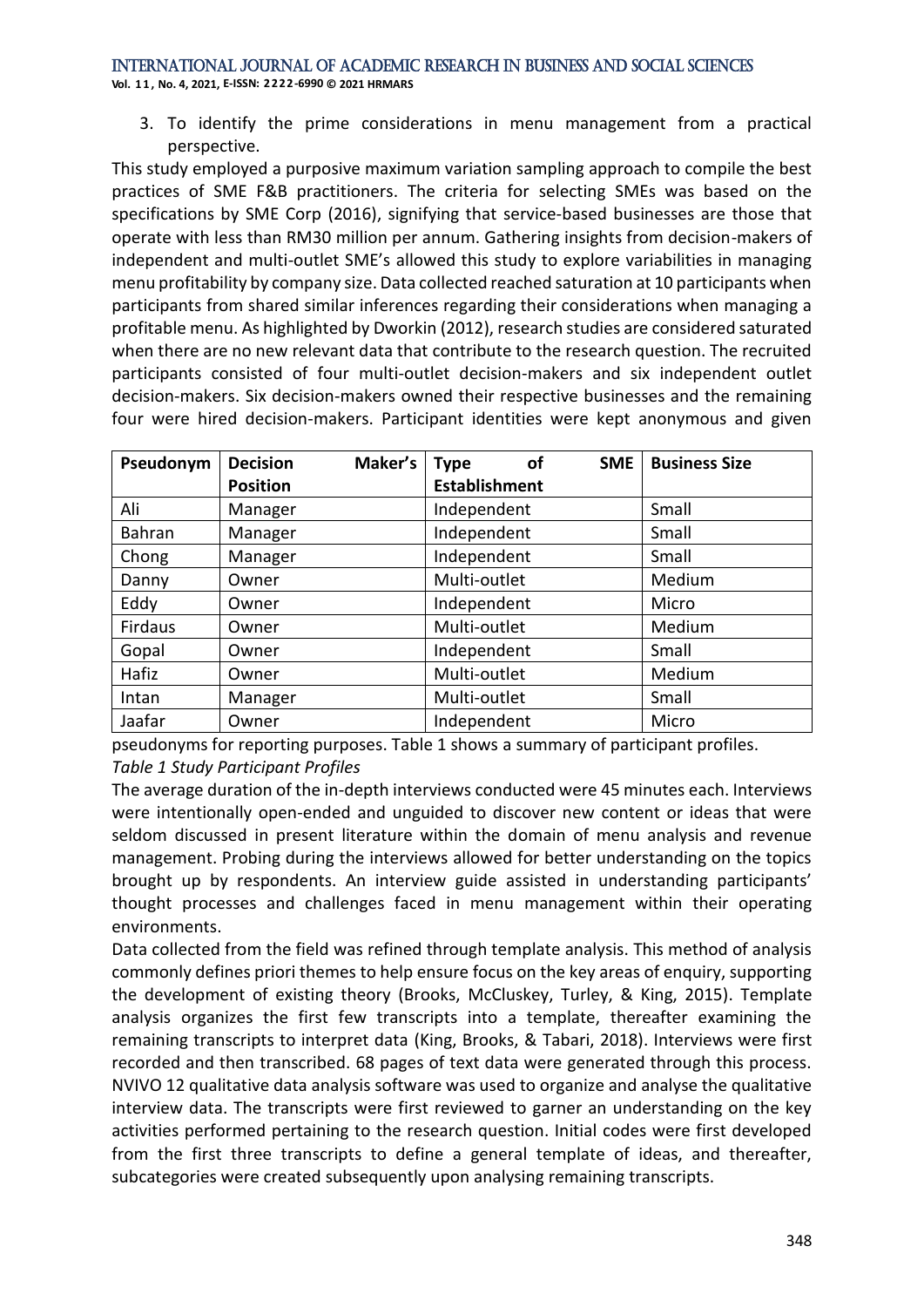**Vol. 1 1 , No. 4, 2021, E-ISSN: 2222-6990 © 2021 HRMARS**

A total of 435 codes were first developed, and thereafter assigned into 29 categories followed by defining 4 key themes based on interrater reliability performed among the authors and then reviewed by co-researchers knowledgeable in restaurant management research. While authors achieved an 80% consensus among the preliminary codes developed in terms of relevancy, there was only 65% of agreement on the proposed categories because there was no coding guide given. This was intentional for the purpose of this exploratory study to identify uncommon findings. Based upon the consensus among the authors' subcategories, themes were then developed to devise a model emphasizing the key considerations of managing a menu for SME restaurants. Member checks were performed as necessary to acquire confirmation on findings. Similarly, triangulation was done to reaffirm participant's viewpoints through workplace observations of management workflow and menu reviews. For example, the main categories derived by authors were presented over the phone to interview participants to seek their further affirmation. Field notes and photos were taken within the workplace to provide supportive evidence throughout data analysis that allows the authors to have more context in understanding each participant's point of view while defining subcategories. This is relevant as the style of a restaurant's menu will normally dictate the style of décor and workplace management (Taylor & Brown, 2007). Findings that contribute to the model was constantly compared against existing literature to identify differences and similarities showing potential gaps in menu management methods between researchers and practitioners.

#### **Findings and Results**

Through the categorization of codes, findings suggest that the actions performed during menu development and menu modification presented many similarities and hence was categorized together. On the other hand, when decision-makers were questioned on the method of monitoring their menu performance, findings show strong association with ideas supporting efficiency and maintaining consistency. In addition, the relevance of menu positioning and menu pricing emerged to be of importance when managing menu profitability. In this paper, the main reoccurring themes derived from the key activities will be discussed to understand what SME restaurant decision-makers do to stay afloat within Kuala Lumpur's competitive restaurant industry.

Out of all the interviewed participants, decision-makers who are also owners often did not come from the food and beverage industry. Hence, they operated their restaurants through hiring experts and consultants, possessing an open mind to implementing changes while learning from examples and best practices. On the other hand, hired managers who are decision-makers of the establishment were commonly experienced and knowledgeable. These managers had more examples to share from past work experiences as well as implementing those examples in their current role. Multi-outlet decision-makers have shown to be more organized as standards are set to ensure consistency across outlets. Independent restaurant decision-makers, however, have more flexibility in implementing changes having more ability to adapt quicker to changes in the business environment.

#### **Key Activities of Menu Management and Analysis**

This section will depict the measures taken by restaurateurs in Kuala Lumpur when managing and analysing their menus considering the internal and external conditions. Decision-makers pointed out that the service industry is very much different from the manufacturing industry. The service industry relies highly on the human touch while the manufacturing industry relies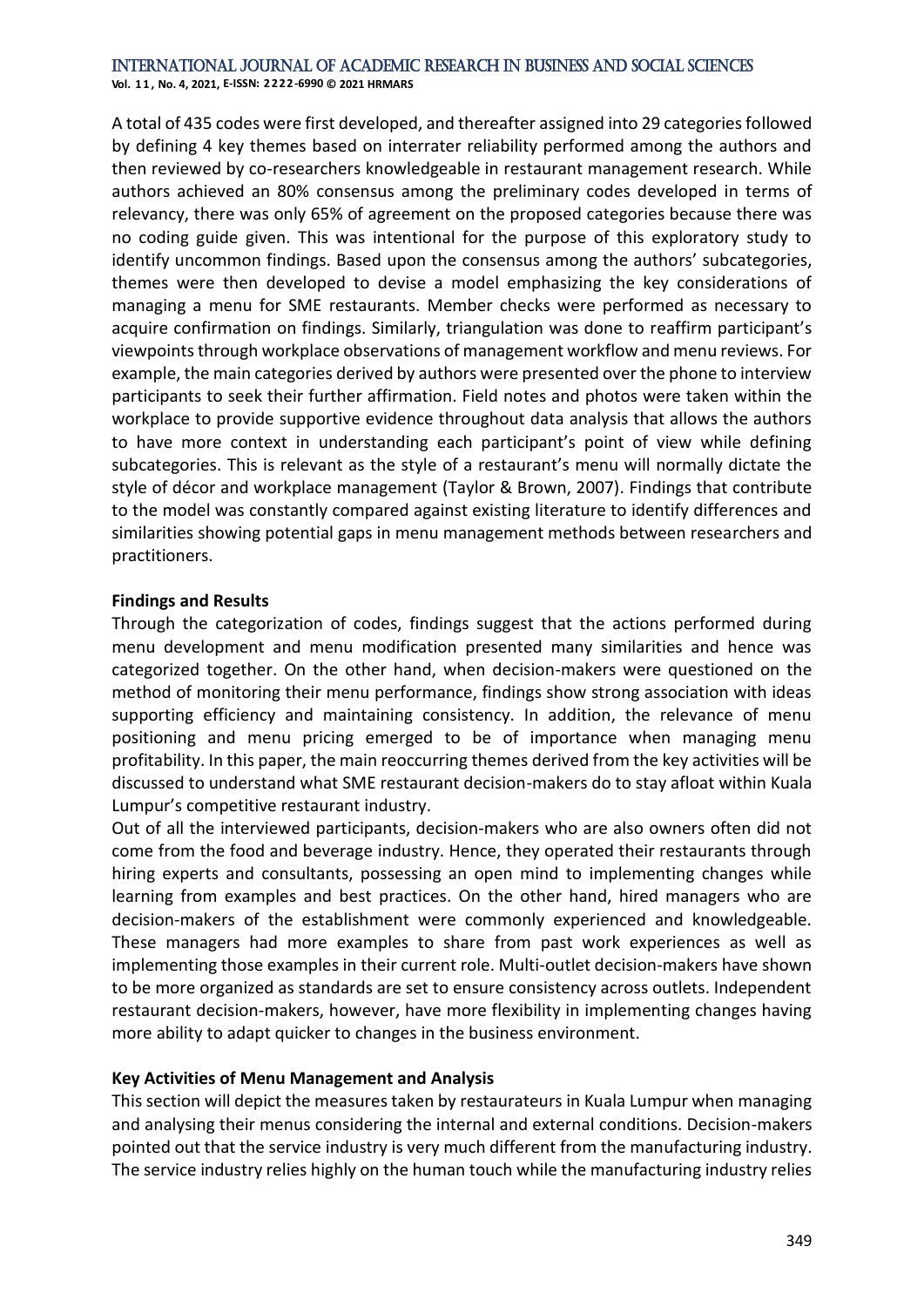**Vol. 1 1 , No. 4, 2021, E-ISSN: 2222-6990 © 2021 HRMARS**

on the quality of machinery to operate efficiently. Hence, even when methods or even standard operating procedures (SOPs) are implemented, decision-makers face difficulties in achieving a profitable menu due to the unpredictable nature of human behaviours.

#### **Menu Development and Modification**

The main activity regularly undertaken by decision-makers was menu development and modification. Most decision-makers take considerable measures according to their capacity before confirming launching their menu items in order to mitigate major modifications to the menu in the future. An experienced manager decision maker emphasized that during the development phase, "there should be a reason to why each item is listed on the menu". This is to ensure that there are no redundant or costly items to be maintained on the menu. This view is commonly supported by menu analysis experts advocating that ineffective menu items should be removed or modified (Kasavana & Smith, 1982; Miller, 1980; Pavesic, 1983). Similarly, many decision-makers shared that it is difficult to find a balance in providing quality food while achieving reasonable margins. Decisions were thus not made solely based on actual costs and figures as many decision-makers rely on a volume-based business to survive. Nevertheless, all participants agreed that providing quality food with affordable pricing is vital to keep customers coming back. Multi-outlet restaurant owner Hafiz mentioned that *"It even makes the waiter's job easier in upselling quality menu items".* This is because higher quality produce such as a steak's marbling grade will be stated on the menu and hence require less explanation in regards of justifying the price.

Restaurants normally have a fixed timeline for modifying their menus; multi outlet restaurants maintain the same menu for a longer period while independent restaurants have the option to modify their menu every 3 to 6 months. Although Bernstein, Ottenfeld, & Witte (2008) suggested that customers often seek more variety in menu items, most of the decisionmakers in the current study said that their returning customers prefer consistency in menus. As a result, most only modify their menus when the entire menu is reprinted. This means that unprofitable items would still be kept on the menu despite low performance in sales. This helps to explain why decision-makers were more cautious in menu development and were confident that only minor modifications were needed to adjust the menu specifications.

Responses show that multi outlet restaurants have more limitations in modifying their menus because of the need to ensure uniformity in executing new menu items and removing unprofitable menu items across all outlets. On the other hand, independent restaurants have more flexibility and control in adapting to the changing environment. From this standpoint, independent restaurants have an upper hand in creating more attractive menus to compete with multi outlet restaurants. Moreover, independent restaurants can take better measures to sell off unpopular menu items by offering flash promotions at cost price before discarding unprofitable menu items. Independent restaurant owner Jaafar pointed out that he was able to tackle slow moving menu items by immediately coming up with set meal promotions for the subsequent days. Multi-outlet restaurant owner Danny had to take strict measures in implementing promotions as they had to assure uniformity in offerings across the different outlets to maintain customer expectations. Firdaus, also a multi-outlet restaurant owner depicts that the implementation of promotions in multi-outlet restaurants are more time consuming, requires more considerations and the cooperation of all outlets. The drawback of this is that multi-outlet restaurants report different sales performance for the same menu item because the outlets are serving different demographics. Hence, a promotion may only benefit certain outlets while hurting other outlets.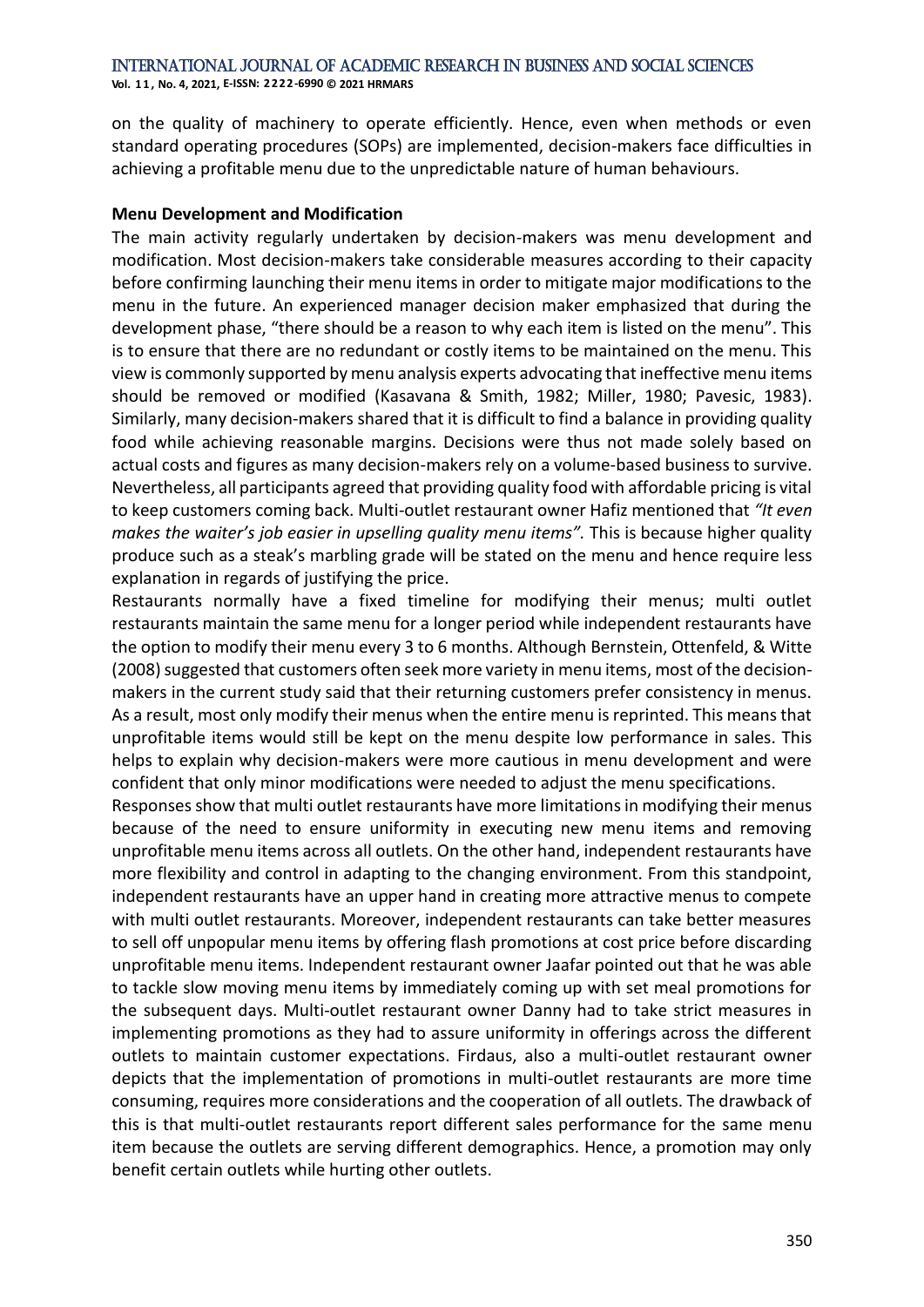**Vol. 1 1 , No. 4, 2021, E-ISSN: 2222-6990 © 2021 HRMARS**

#### **Product Market Fit**

Decision-makers share that there should be a focused concept when developing a menu. This concept should be consistent throughout the restaurant's style of service and ambience. Majority of the participants share that they aim to create returning customers, and hence prefer to offer variations of familiar dishes on altered menus for different meal periods. This is true according to Bernstein, Ottenfeld, & Witte (2008) whereby customers often have higher perceived value there is more variety of menu items.

However, most SME decision-makers stay away from peculiar and uncommon menu items. In order to make sure that menu items are suited for the target market, decision-makers from multi-outlet businesses experiments with new menu items separately to test customer acceptance before introducing it into the main menu. Danny revealed that,

*"normally, every quarter we will add some new products and test the market. For example, this month we launched a nasi lemak series on a separate menu, and we collect feedback from customers and monitor performance for 3 months, then we decide whether we will add it to the new menu for the following year."*

Multi-outlet restaurants often take more precaution when launching a new menu items as they need to ensure not to compromise on quality and efficiency when introducing new menu items across all outlets. On the other hand, independent restaurants were able to make spontaneous decisions offering items that are trending or in season at a good price. Jaafar highlighted that *"For today, I decided to make a promotion on lamb chops, because yesterday I managed to buy in bulk lamb shoulders at a good price".* While both independent and multioutlet restaurants try to constantly adjust their menus to attract and retain their customers, independent restaurants have the advantage in implementing more varied and attractive menu items within a shorter period.

An interesting finding was that several decision-makers supported the strategy of maintaining loss leaders within a menu. Loss leaders are menu items that generates volume but contribute low margins. Decision-makers have understood that they required loss leaders to attract returning customers into the restaurant and expects to compensate the profits by upselling other higher margin menu items. While this concept has been acknowledged by Ryan (1993) to help improve the performance of complementary menu items, it contradicts the assumptions of menu analysis methods (Cohen, Ghiselli, & Schwartz, 2006).

#### **Access to Menu Ingredients**

Having consistent access to the ingredients required by the newly developed menu is key to ensuring operational efficiency. Independent restaurant decision-makers prefer to order more from the same supplier to save time but not necessarily costs. On the other hand, multioutlet restaurants would keep at least two suppliers for critical and fast-moving ingredients to ensure constant availability and best value. A major challenge in this area is the frequent price fluctuation of fresh produce making the role of menu costing difficult. This resulted in decision-makers having to order more frozen produce to reduce wastage. Decision-makers should however, factor in the volatility of costs to ensure that enough margin is enough for the restaurant to be profitable. Nevertheless, decision-makers suggested that it is important to maintain good supplier relationships so that restaurants negotiate better credit payment terms and receive updated information.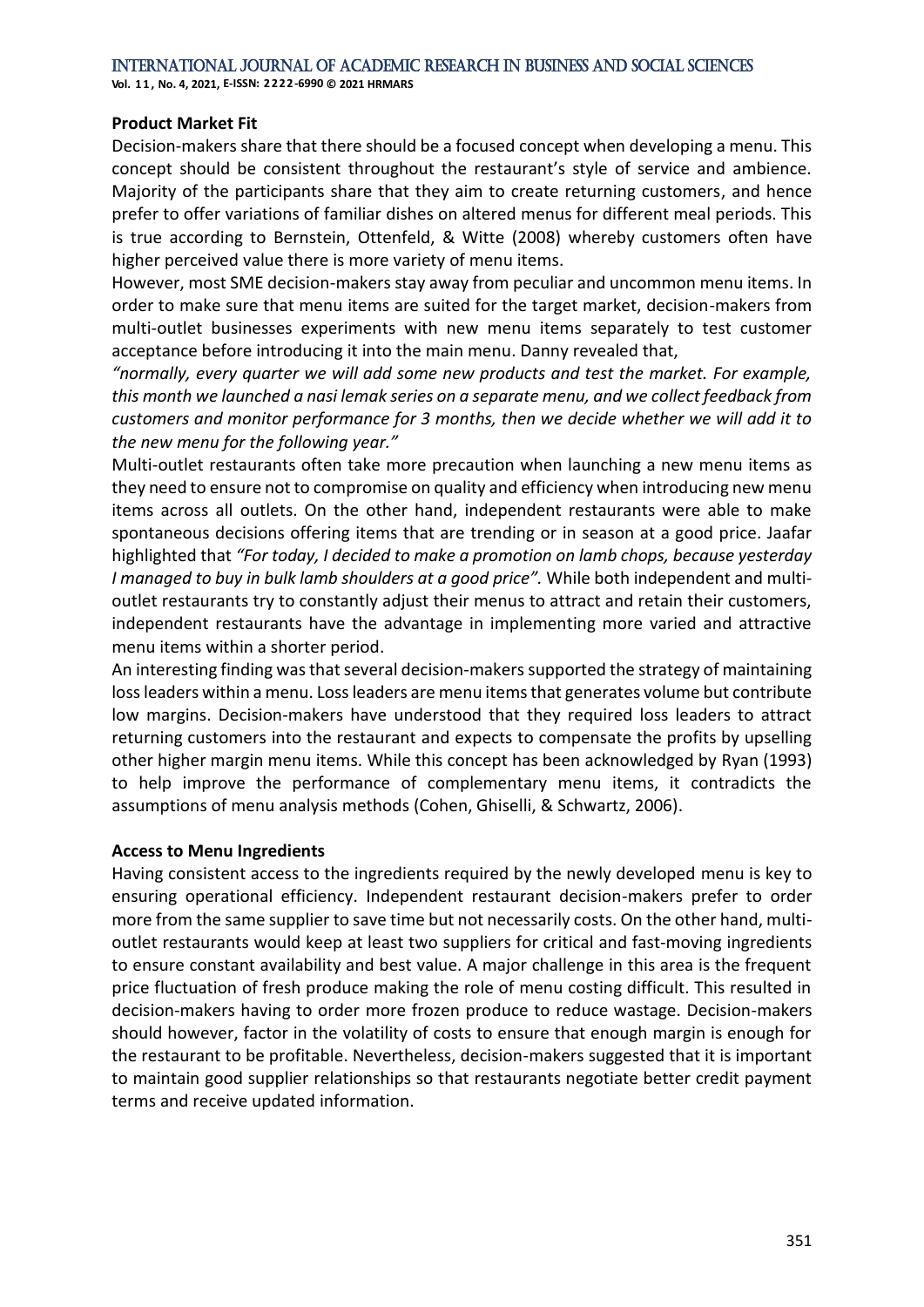**Vol. 1 1 , No. 4, 2021, E-ISSN: 2222-6990 © 2021 HRMARS**

#### **Menu Positioning, Marketing, and Presentation**

Decision-makers suggestively agree that when menu items are developed or modified, follow up is needed to properly position, market and present the menu to showcase the concept or theme that the restaurant is focusing on. It supports in getting the right customer into the restaurant. In any case, the language and description of the menu should be easily understood by customers. Previous studies shown that detailed and well-presented menus were able to increase the perceived value (Iglesias & Guillén, 2004; Shoemaker, Dawson, & Johnson, 2005). Not only that, decision-makers emphasized that menu items with pictures perform better than menu items without pictures. This is true as studies have shown that better description, design and visuals of the menu significantly increases the likelihood of consumption (Guéguen, Jacob, & Ardiccioni, 2012; Reynolds, Merritt, & Pinckney, 2005).

#### **Workplace Pride**

Through compiling opinions from respondents, positioning of the menu also affects employee perception. Multi-outlet decision-makers supported that a well-positioned menu creates pride and loyalty for the workplace which reduces employee turnover. An establishment with a signature dish or focused menu will help qualify the most suitable employees for the restaurant. Hafiz added that,

*"people prefer to work for Japanese restaurants. they won't work for local restaurant as they perceive it as a lower-class establishment. This is evident through looking at the average check, a Japanese restaurant makes per person 30, 40, 50 ringgits per person while in Old Town (famous local chain all day restaurant) they make 10, 15 ringgits per person".* 

The local restaurant industry workforce is more demanding in choosing their workplace as they seek for more reputable establishments to portray a higher status among their peers. This resulted in local restaurant owners having to seek help from family members and hire foreign workers to cover shortage of labour.

#### **Menu Operational Efficiency, Effectiveness, and Consistency**

All decision-makers possess various backgrounds, skills and capabilities which essentially translates into the management style of the entire restaurant. Nevertheless, in order to maintain efficiency, effectiveness and consistency, decision-makers agree that having standard operating procedures (SOP) are essential. This is where all decision-makers look to franchise and chain restaurants for reference in developing SOPs. Often, multi-outlet businesses have already an organized workflow are well aware of their costs. Multi-outlet businesses take longer time to change SOPs and are less adaptable to unexpected circumstances compared to independent businesses.

#### **SOPs Developed based on Employee Capability and Attitude**

According to Namkung & Jang, (2010) service failures especially during the meal consumption phase, will result in the depreciation of customer satisfaction discouraging returning customers. Every employee possesses various backgrounds, skills and capabilities. Therefore, it is important for decision-makers to allocate responsibilities according to the skills and capability of every employee. Participants suggest that knowledgeable and capable employees were able to drive more menu sales. Not only that, decision-makers must adapt their management style in consideration of the existing employees. Because as we realized, employees in Kuala Lumpur were very multicultural, and hence have different workstyles and cultures. A younger aged decision maker expressed that sometimes there were difficulties in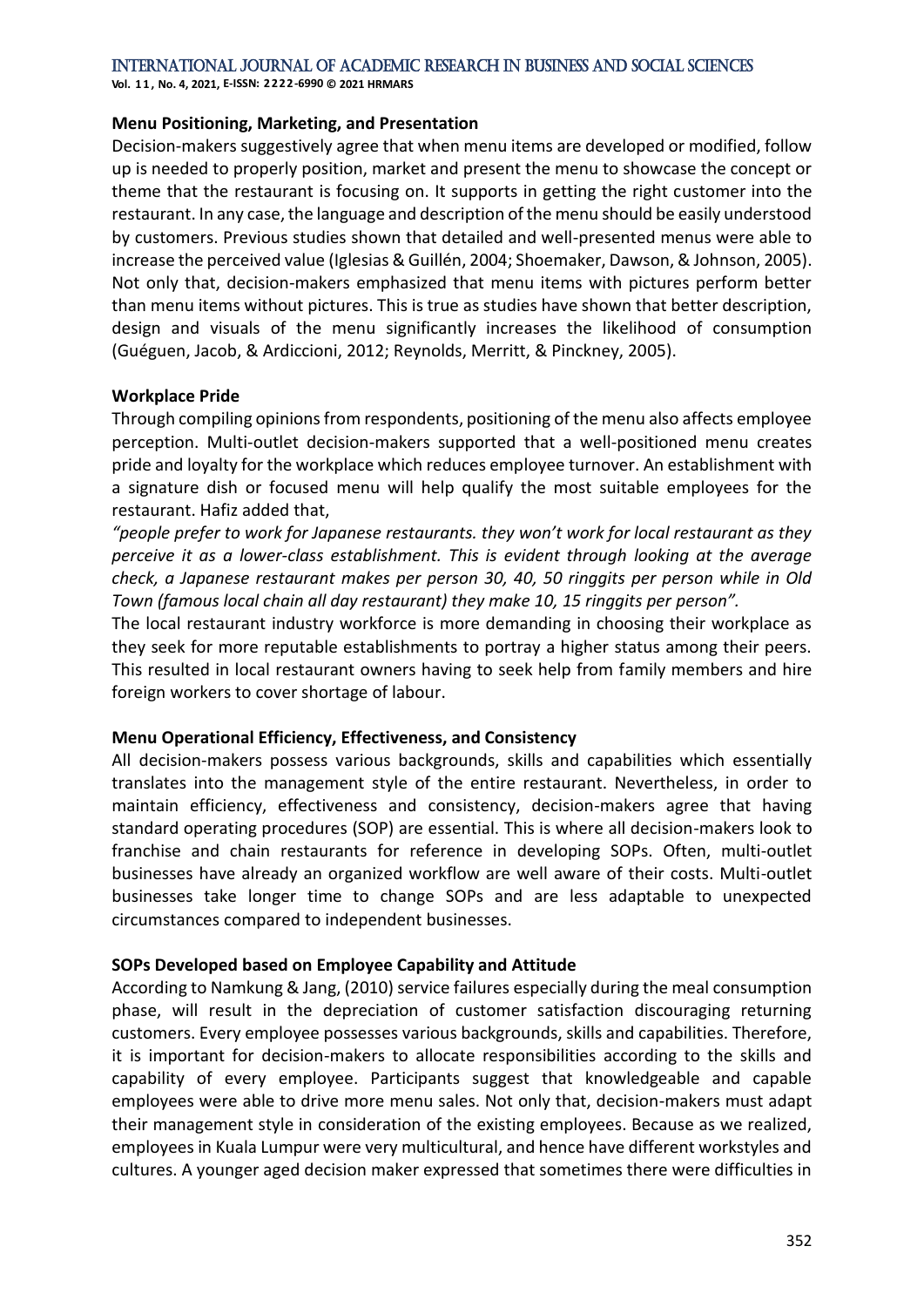**Vol. 1 1 , No. 4, 2021, E-ISSN: 2222-6990 © 2021 HRMARS**

managing and giving orders to older aged employees. Furthermore, many participants found that it was challenging to get the team to move the same direction and look at the same goal. With that in mind, decision-makers would look to implementing strict SOPs. However, findings show that the success of executing SOPs were also dependent on the capabilities and skills of employees. Therefore, SOPs should always be developed according to both the requirements of the menu item with the restaurant and employee's capability in mind. For example, the number of available cooks must be able to cope with the forecasted demand for a meal period. All these challenges may result in occasional operational breakdown and eventually weakens the performance of menu items.

#### **Menu Performance Tracking**

The point of sale (POS) system is an essential tool for the restaurant industry. While all decision-makers agree that full utilization of the POS will help in better decision making, many participants admit that they do not have the time to key in specific cost data into the POS system especially for smaller sized restaurants. Nevertheless, it should be noted that decisionmakers should not rely only on POS data as more justification is needed to help describe what reflected the sales performance. Usage of the POS data with qualitative data from employees and considerations such as past public holidays, weather conditions and events will provide better insights for future decision making.

#### **Menu Pricing and Costing**

The most intricate part of managing a menu is deciding on the pricing and costing of the intended menu items. Decision-makers reveal that their pricing and costing of menu items are often done concurrently, whereby they set prices based on market trends and affordability and then adjusts costing to allow for enough margin. Due to the lack of resources, a very innovative practice done by one of the independent decision-makers who has a F&B background shared that they set pricing based on established restaurants of similar concept, because they believe that established restaurants have properly accounted costs. Another participant who operates multi-outlet restaurants had instead set menu prices and costs based on a targeted profit margin for every menu item. This means that they can maintain fair pricing while providing adequate level of service and quality of food. A simpler method done by independent restaurants were to calculate total sales and total costs for a certain period to determine performance of the menu. Once the parameters for menu pricing and costing were determined, decision-makers would then operate and adjust menu specifications as needed depending on staff capability, ingredient seasonality, upcoming events or holidays and trending news.

#### **Time is Money**

While Vaughn, Raab, & Nelson's (2010) view of applying activity based costing to support kitchen operations seemed feasible, it may be impractical to be implemented by practitioners in Kuala Lumpur. Decision-makers expressed that it was impractical to account for all costs into the pricing of menu items. Nevertheless, it is important to have good understanding of the potential costs associated to producing the developed menu items. Looking from a practical perspective, it was instead more important to be able to control and adjust costs accordingly adapting to the business and operational environment. For example, decisionmakers must take measures to decide on purchasing more expensive pre-made ingredients to save time or cheaper raw ingredients which would incur time costs for preparation.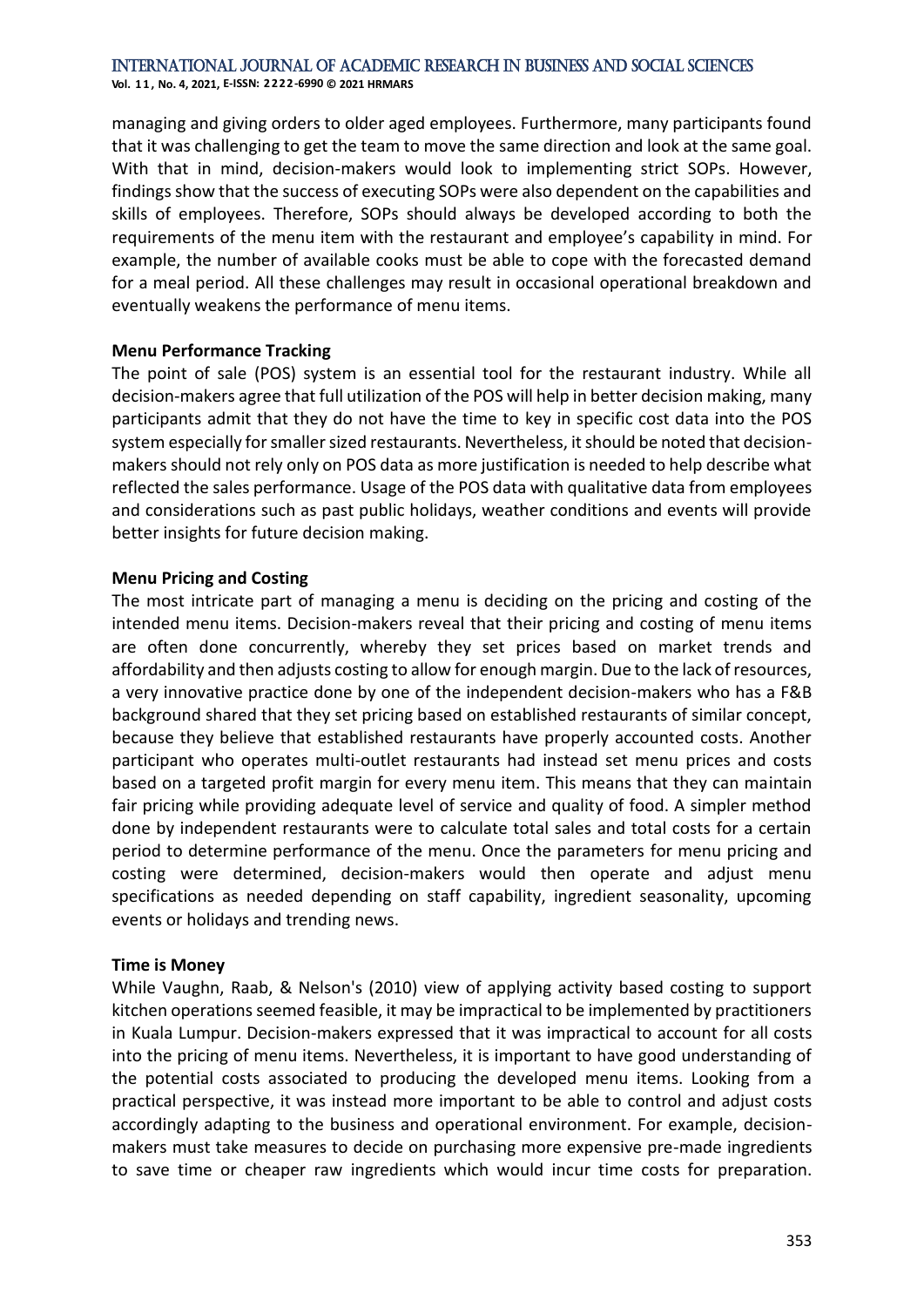**Vol. 1 1 , No. 4, 2021, E-ISSN: 2222-6990 © 2021 HRMARS**

Similarly, decision maker faces the dilemma of managing inexperienced employees whereby their capabilities impact efficiency. Incapable employees would take longer time to prepare and serve food reducing the revenue generated per hour while increasing the labour cost of operating a menu. This phenomenon is fairly common as past studies suggested implementing data envelopment analysis to measure the efficiency of labour in regard to sales (Fang & Hsu, 2012). However, the complications and knowledge required to apply such methods makes it impossible for practitioners to implement without a dedicated analyst. A common practice done by multi-outlet decision-makers are to account for part-time and fulltime labour costs, incurred fixed and variable costs daily. This is in order to better understand the performance of employees as well as popularity of menu items depending on the day of week.

#### **Pricing Acceptance and Value Perception Fit**

A past study by Heo et al. (2013) show that a change in menu pricing influence customer value perception while scarcity in restaurant capacity do not affect any perceived value. Similarly, participants in this study agreed that it is important to consider the value perception of the target market when determining pricing. Higher quality items sold at higher prices may not seem affordable, while low quality items at sold cheap prices may not be appealing. Interestingly, certain low margin items that are expected of the customers cannot be charged high prices despite high demand, and menu items that have low cost may have high price perception from the consumers view. Hafiz, a multi-outlet restaurant owner decision maker made a strong point sharing that "You see even sometimes I can sell spaghetti, which costs less than curry noodles to produce. Curry noodles has more ingredients, actually takes longer time to cook incurring more food and labour costs, but people expect curry noodles cannot be that expensive. But spaghetti, customers say that its western food, hence they are more willing to pay more" Customers in certain market or locations may not appreciate the quality of food, hence there may be a potential opportunity to reduce costs on certain ingredients. Finally, it was also recommended to predefine costing guidelines to ensure that the developed menu items can be maintained within a focused price range to retain positioning among the target demographic. Intan, an experienced restaurant manager stressed that *"Certain places you see have really cheap prices for menu items, but when it comes to salmon or unagi dishes, its super high price, because they tell you its fresh from Norway or Japan, so there's a huge price gap. These menu items do not make sense on a fast-casual restaurant."* The huge price gap across menu items will create confusion for diners and more wastage in kitchen operations as excessively priced items are often slow moving. Decision makers must find a balance between quality and price that suit their target demographic. Having persistence in justifying the menu pricing through providing exceptional value is vital to create loyal customers. As all participants agree, loyal customers are less price sensitive and they never aim to win customers through offering cheap prices.

#### **Higher Margins Provide more Flexibility**

Margins allow a business to survive, and hence decision-makers often try to ensure that the profit margins for menu items are enough for growing the business. Multi-outlet decisionmakers make a very good point in emphasizing the need to allocate enough margins when setting the prices of menu items to overcome unforeseen circumstances. This was to prevent the sudden need to raise prices on the menu or suffer thin margins when unfortunate events occur. As suggested by researchers as well, there will be a need to implement a cost control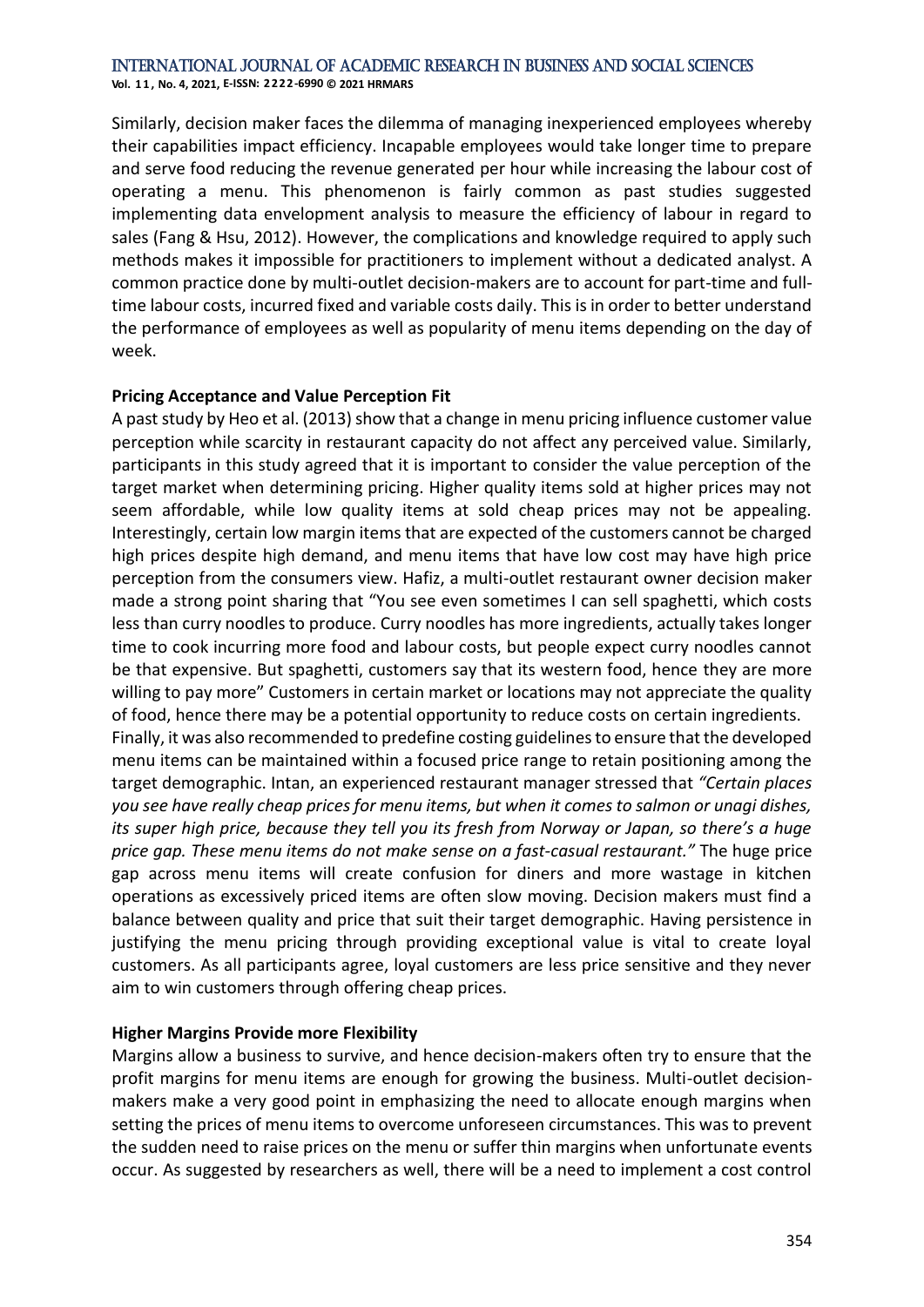**Vol. 1 1 , No. 4, 2021, E-ISSN: 2222-6990 © 2021 HRMARS**

system and set aside budgets to cover unexpected costs (Borchgrevink & Anchill, 2008; T. A. Jones, 2008). To do this, constant monitoring of direct competitor prices will provide greater insight to how much extra that a restaurant can charge. The allotted margins after all cost of goods sold should cover all expenses and not limited to overhead, maintenance, research and development, insurance as well as professional fees depending on the business environment of the restaurant.

#### **Discussion**



#### **Figure 5 Menu Management Model**

Referring to Figure 5, findings show that decision-makers in Kuala Lumpur manage and analyse menus through constantly performing four key activities, (1) menu development and modification; (2) menu positioning, marketing, and presentation; (3) menu operational efficiency, effectiveness, and consistency; (4) menu pricing and costing. The main themes that emerged among the four key activities emphasized the importance of considering the people and environmental conditions both internally and externally when performing all key activities of menu management and analysis. This is to say that decision-makers must be flexible in adapting to ever changing and unpredictable situations that surface from both the people and business environment where the restaurant is operating. Employees and stakeholders refer to all associated team members that operates the menu and restaurant. Restaurant resources and condition considers all existing equipment, resources, and capability in executing the menu. The target market and consumers are the diners who consume the menu, providing the main source of revenue sustaining the restaurant. Finally, the competitive business environment is the uncontrollable surrounding where the menu and restaurant is operated in.

#### **Conclusion**

This paper attempted to gather insights from practitioners about practices in menu management collectively combining the key activities of menu management and analysis. Findings show that, practitioners do not actually follow any method, but they practice, mix and match suitable methods to be applied based on their background, knowledge and experience considering the internal and external factors as well.

A review of approaches and methods presented indicates that existing methods of menu analysis have been mostly quantitative based whereby more qualitative methods are needed to support better decision making (Mifli, 2001; Taylor & Brown, 2007). As agreed by Ozdemir & Caliskan (2014), it is important to establish a balanced strategy through understanding the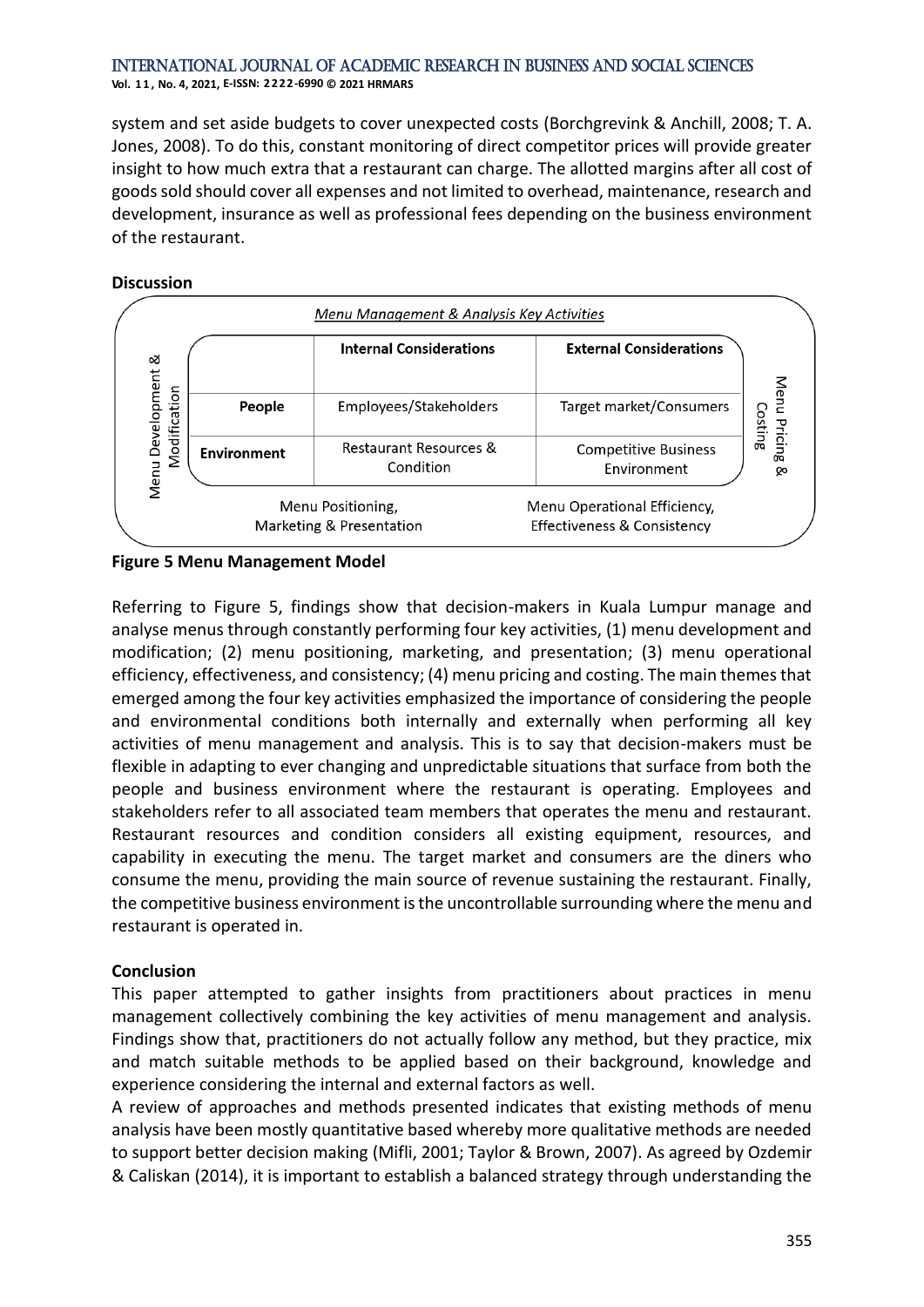**Vol. 1 1 , No. 4, 2021, E-ISSN: 2222-6990 © 2021 HRMARS**

external environment and internal functions of a restaurant. Through this study, findings were able to show that practitioners do operate their menus with heavy considerations of the business environment, but only lack the knowledge to conduct effective menu analysis.

Another key finding from this study was that sourcing for good human resources posed to be challenging because employee loyalty is hard to maintain especially when SMEs do not have an established brand or presence in the market. Decision-makers struggle to train and keep employees for a long term and resulted in hiring foreign unskilled labours. Multi-outlet decision-makers posed to be more organized and strategic while independent decisionmakers showed great capability to be adaptive and resourceful to maintain operational efficiency despite not consistently implementing SOPs. Finally, allocating the right amount of margin for menu items seemed to be vital to overcome unexpected circumstances within the business environment. At the same time, managing a good balance of price and consumer perception will create return customers.

On the other hand, it is noticed that decision-makers were not very familiar with the concept of revenue management. Although decision-makers try their best to optimize revenues through organizing events, providing external catering, and upselling menu items, however, these mentions were not impactfully executed with strategy. Similarly, in line with Ryu, Jang, & Sanchez (2004), the notion of forecasting for demand was still foreign to practitioners in Kuala Lumpur. This may result in more wastage and the challenge of justifying the need to hire more employees.

#### **Limitations and Future Research**

This preliminary study poses several limitations as it highlights only menu management functions within SME restaurants in Kuala Lumpur. The findings suggested are not to generalize and are limited based on participant's views. Propositions of this paper are to explore the challenges faced by practitioners to support the development of menu management methods for independent SME restaurants.

As highlighted by Etemad-Sajadi (2018) and Raab & Zemke (2016), the sophisticated methods of menu analysis and revenue management posed to be relatively impractical to be implemented in restaurants on a day to day basis. Hence through this exploratory study, further research can be done to probe in depth on each of the key considerations of menu management. This can support the development of a practicality assessment model that helps decision-makers to gauge the conditions of their restaurant to determine the most suitable menu management and analysis considerations.

Furthermore, Ozdemir & Caliskan (2014) emphasized that there is a need to study the domain of menu management as a whole comprising planning, pricing, designing, operating and analysis of menus. Taking note of Noone & Maier's (2015) restaurant revenue management decision framework, a solution that encompasses all critical components and key considerations for menu management and analysis can be developed to provide guidance for SME restaurant practitioners particularly in Kuala Lumpur. This can be in the form of a comprehensive menu profitability management framework developed through combining both menu analysis and revenue management concepts incorporating qualitative and quantitative data.

#### **Theoretical and Contextual Contribution**

Based on the findings from this study, menu analysis and revenue management concepts are concurrently implemented and selectively applied in SME restaurants when viewed from a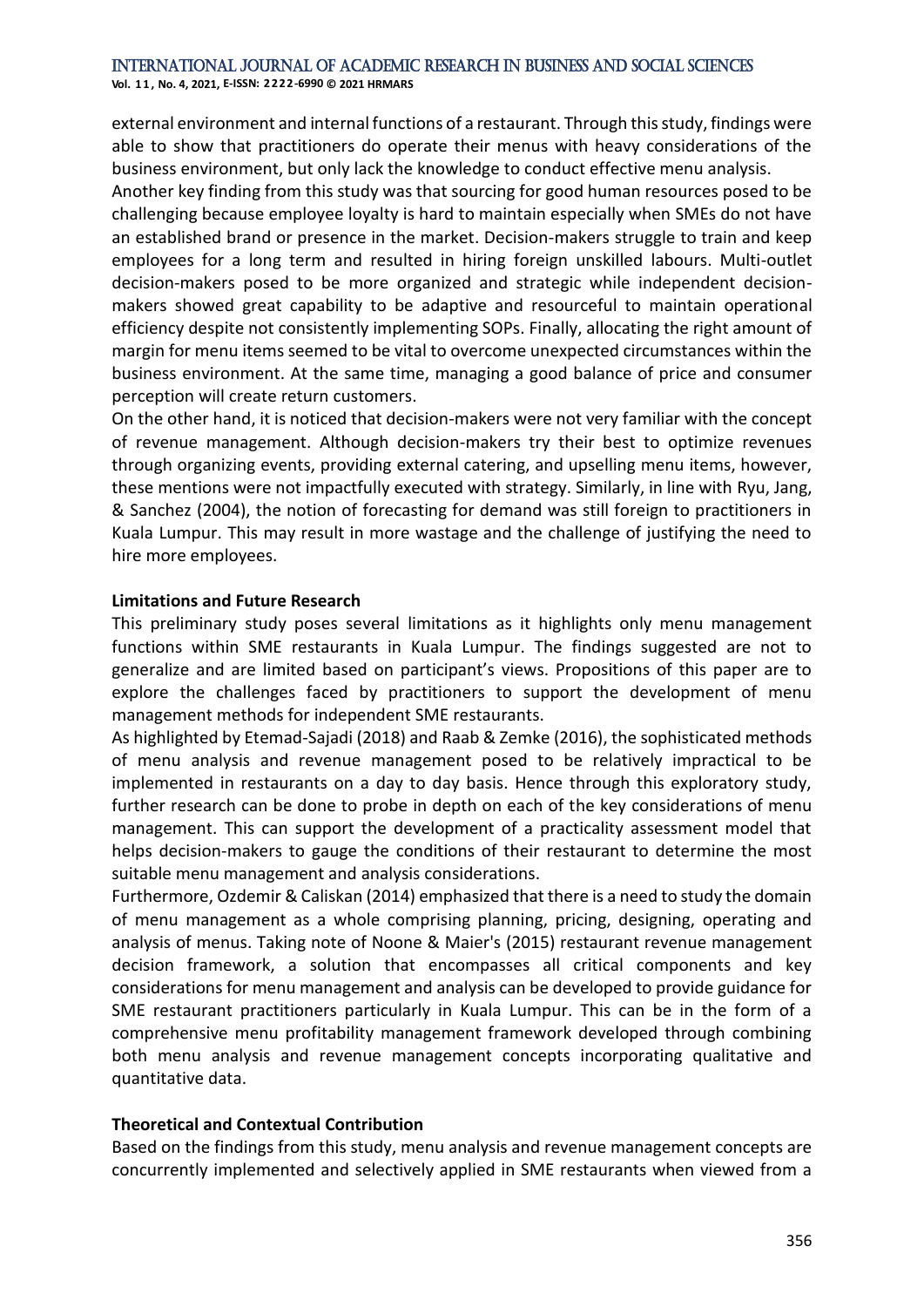**Vol. 1 1 , No. 4, 2021, E-ISSN: 2222-6990 © 2021 HRMARS**

practical perspective. This shows that MA and RM methods within existing literature are not fully implemented on a practical capacity. This is because SME restaurants often have limited resources and capabilities resulting in making reactive decisions rather than devising preventive strategies.

This study found that when using MA and RM to make menu management decisions in SME restaurants, considering the people and business environment factors would help produce actionable decisions with sound justifications.

As there is no one size fits all approach, menu management decisions and strategies are often devised based on existing capabilities and experience of the decision makers. Employing a mix of qualitative and quantitative methodology are essential for making better judgment on the viability of a strategy.

The developed menu management model depicted in figure 5 presents the potential domains of consideration when making menu management related decisions. This is especially useful for small scale establishments with limited resources. Keeping these considerations in mind will yield more pragmatic and accountable decisions.

#### **References**

- Alshenqeeti, H. (2014). Interviewing as a Data Collection Method: A Critical Review. *English Linguistics Research*, *3*(1), 39–45. https://doi.org/10.5430/elr.v3n1p39
- Antun, J. M., & Gustafson, C. M. (2005). Menu Analysis : Design, Merchandising, and Pricing Strategies Used by Successful Restaurants and Private Clubs. *Journal of Nutrition in Recipe & Menu Development*. https://doi.org/10.1300/J071v03n03\_07
- Bayou, M. E., & Bennett, L. B. (1992). Profitability Analysis for Table-Service Restaurants. *Cornell Hotel and Restaurant Administration Quarterly*, *33*(2), 49–55. https://doi.org/10.1177/001088049203300220
- Bernstein, D., Ottenfeld, M., & Witte, C. L. (2008). A study of consumer attitudes regarding variability of menu offerings in the context of an upscale seafood restaurant. *Journal of Foodservice Business Research*. https://doi.org/10.1080/15378020802519769
- Borchgrevink, C., & Anchill, D. (2008). Beverage Control Systems and the Guests' Perspective: Standardization and Value. *Journal of Hospitality & Leisure Marketing*, *10*(1), 151–159. https://doi.org/10.1300/J150v10n01\_10
- Brooks, J., McCluskey, S., Turley, E., & King, N. (2015). The Utility of Template Analysis in Qualitative Psychology Research. *Qualitative Research in Psychology*, *12*(2), 202–222. https://doi.org/10.1080/14780887.2014.955224
- Charmaz, K. (1990). "Discovering" chronic illness: Using grounded theory. *Social Science and Medicine*, *30*, 1161–1172.
- Chong, W. Y. (2012). Critical Success Factors for Small and Medium Enterprises: Perceptions of Entrepreneurs in Urban Malaysia. *Journal of Business and Policy Research*, *7*(4), 204– 215.
- Cohen, E., Ghiselli, R., & Schwartz, Z. (2006). The Effect of Loss leader Pricing on Restaurant Menus' Product Portfolio Analysis. *Journal of Foodservice Business Research*, *9*(1), 21– 38.
- Cohen, E., Mesika, & Schwartz, Z. (1998). A multidimensional approach to menu sales mix analysis. *Praxis*, *1*(1), 130–144.
- Dalci, I., Tanis, V., & Kosan, L. (2010). Customer profitability analysis with time-driven activitybased costing: A case study in a hotel. *International Journal of Contemporary Hospitality Management*, *22*(5), 609–637. https://doi.org/10.1108/09596111011053774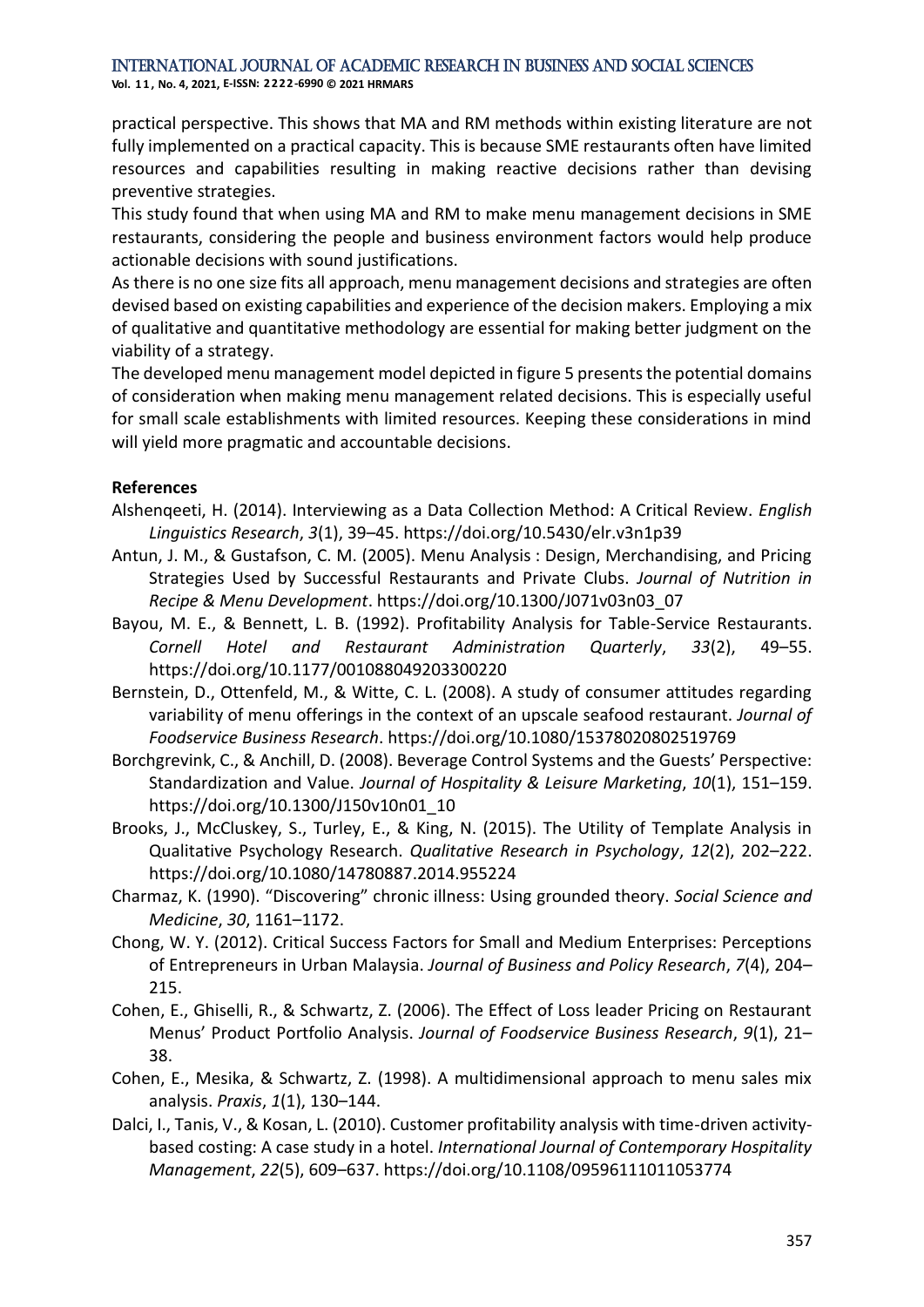**Vol. 1 1 , No. 4, 2021, E-ISSN: 2222-6990 © 2021 HRMARS**

- Dworkin, S. L. (2012). Sample Size Policy for Qualitative Studies Using In-Depth Interviews. *Archive of Sex Behaviors*, *41*, 1319–1320. https://doi.org/10.1007/s10508-012-0016-6
- Easterby-Smith, M., Thorpe, R., & Lowe, A. (2002). *Management Reserch: An Introduction* (2nd ed.). London: SAGE Publications.
- Ernst & Young. (2018). *ASEAN SMEs Are you transforming for the future?* Retrieved from https://www.ey.com/Publication/vwLUAssets/ey-asean-smes-are-you-transformingfor-the-future/\$FILE/ey-asean-smes-are-you-transforming-for-the-future.pdf
- Etemad-Sajadi, R. (2018). Are customers ready to accept revenue management practices in the restaurant industry? *International Journal of Quality and Reliability Management*, *35*(4), 846–856. https://doi.org/10.1108/IJQRM-01-2017-0007
- Fang, C. Y., & Hsu, F.-S. (2012). An Efficiency-Based Metafrontier Approach To Menu Analysis. *Journal of Hospitality and Tourism Research*, *38*(2), 199–221. https://doi.org/10.1177/1096348012451461
- Glanz, K., Resnicow, K., Seymour, J., Hoy, K., Stewart, H., Lyons, M., & Goldberg, J. (2007). How Major Restaurant Chains Plan Their Menus. The Role of Profit, Demand, and Health. *American Journal of Preventive Medicine*, *32*(5), 383–388. https://doi.org/10.1016/j.amepre.2007.01.003
- Guéguen, N., Jacob, C., & Ardiccioni, R. (2012). Effect of watermarks as visual cues for guiding consumer choice: An experiment with restaurant menus. *International Journal of Hospitality Management*, *31*(2), 617–619. https://doi.org/10.1016/j.ijhm.2011.04.008
- Gunto, M., & Alias, M. H. (2013). SMEs Developent in Malaysia: Lessons For Libya. In *Persidangan Kebangsaan Ekonomi Malaysia ke VIII* (pp. 1521–1530). Johor Bahru.
- Hayes, D., & Huffman, L. (1985). Menu Analysis: A Better Way. *Cornell Hospitality Quarterly*, *25*(4), 64–70.
- Heo, C. Y. (2013). *Restaurant Revenue Management. In: Revenue Management for hospitality and tourism.* (P. Legohérel, E. Poutier, & A. Fyall, Eds.). Woodeaton: Goodfellow Publishers.
- Heo, C. Y., Lee, S., Mattila, A., & Hu, C. (2013). Restaurant revenue management: Do perceived capacity scarcity and price differences matter? *International Journal of Hospitality Management*, *35*, 316–326. https://doi.org/10.1016/j.ijhm.2013.05.007
- Iglesias, M. P., & Guillén, M. J. Y. (2004). Perceived quality and price: their impact on the satisfaction of restaurant customers. *International Journal of Contemporary Hospitality Management*. https://doi.org/10.1108/09596110410550824
- Jones, P., & Mifli, M. (2001). Menu development and analysis in UK restaurant chains. *Source: Tourism and Hospitality Research*. https://doi.org/10.1177/146735840100300105
- Jones, T. A. (2008). Improving hotel budgetary practice-A positive theory model. *International Journal of Hospitality Management*. https://doi.org/10.1016/j.ijhm.2007.07.027
- Kaplan, R. S., & Anderson, S. R. (2007). Time-driven activity-based costing: a simpler and more powerful path to higher profits. *European Accounting Review*, *16*(4), 855–866. https://doi.org/10.1080/09638180701814171
- Kasavana, M., & Smith, D. (1982). *Menu Engineering: A Practical Guide to Menu Analysis*. Lansing: Hospitality Publications.
- Kelly, T. J., Kiefer, N. M., & Burdett, K. (1994). A Demand-Based Approach to Menu Pricing. *Cornell Hospitality Quarterly*. https://doi.org/10.1177/1938965509339038
- Khalique, M., Isa, A. H., Shaari, J. A. N., & Ageel, A. (2011). Challenges Faced by the Small and Medium Enterprises (SMEs) In Malaysia: An Intellectual Capital Perspective. *International Journal of Current Research*, *3*(6), 398–401.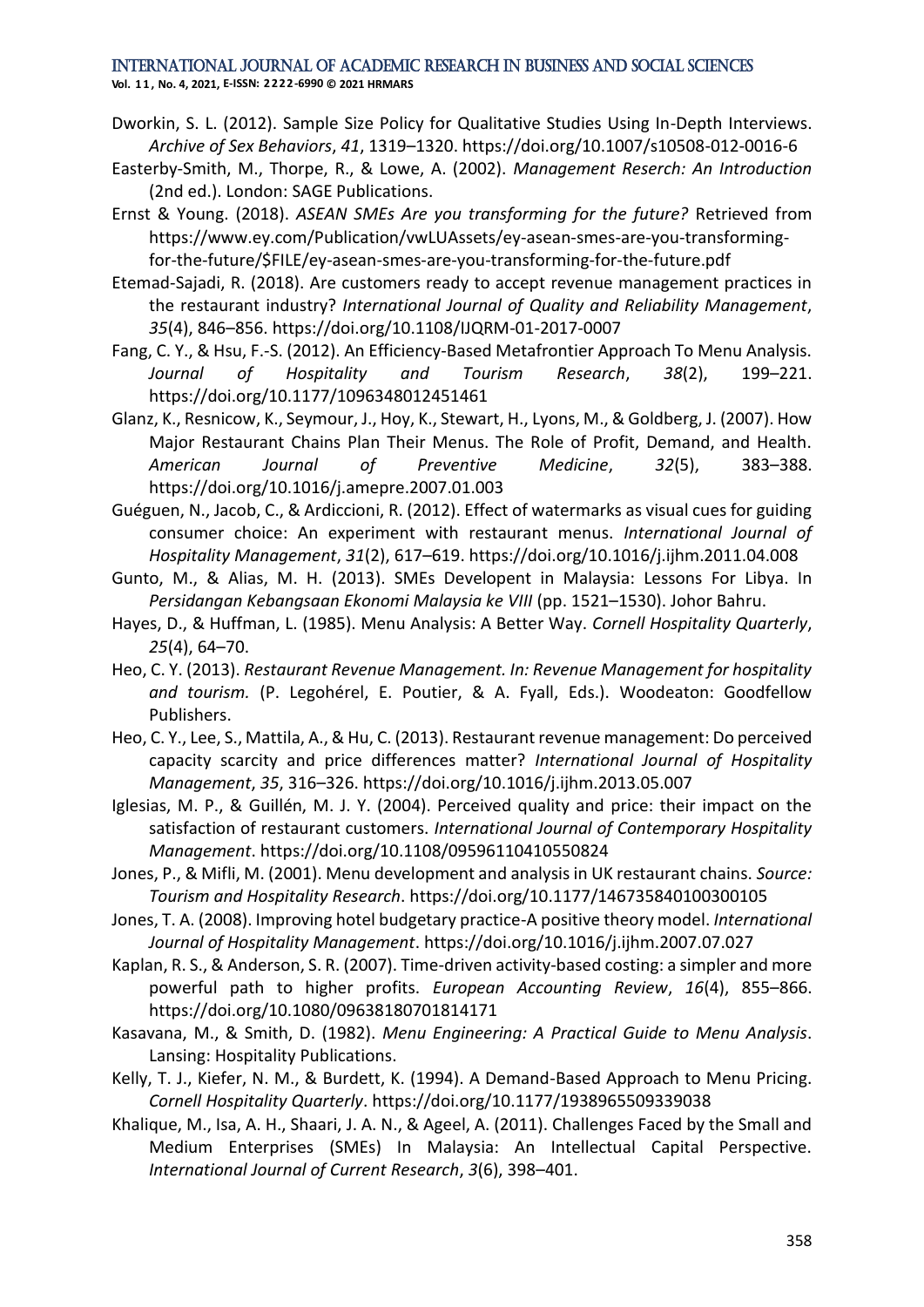**Vol. 1 1 , No. 4, 2021, E-ISSN: 2222-6990 © 2021 HRMARS**

- Kimes, S. E. (2010). Strategic pricing through revenue management. *Sage*, 502–513. Retrieved from http://scholarship.sha.cornell.edu/articles/346
- Kimes, S. E., & Beard, J. (2013). The future of restaurant revenue management. *Journal of Revenue and Pricing Management*. https://doi.org/10.1057/rpm.2013.22
- Kimes, S. E., Chase, R. B., Choi, S., Lee, P. Y., & Ngonzi, E. N. (1998). Restaurant Revenue Management. *Cornell Hotel and Restaurant Administration Quarterly*, *39*(3), 32–39. https://doi.org/10.1177/001088049803900308
- Kincaid, C. S., & Corsun, D. L. (2003). Are consultants blowing smoke? An empirical test of the impact of menu layout on item sales. *International Journal of Contemporary Hospitality Management*. https://doi.org/10.1108/09596110310475685
- King, N., Brooks, J., & Tabari, S. (2018). Template Analysis in Business and Management Research. In D. Jemmielniak & M. Ciesielska (Eds.), *Qualitative Methodologies in Organization Studies* (2nd ed., pp. 179–206). Palgrave Macmillan.
- Kwong, L. Y. L. (2005). The Application of Menu Engineering and Design in Asian restaurants. *International Journal of Hospitality Management*, *24*, 91–106. https://doi.org/10.1016/j.ijhm.2004.05.002
- Lai, H. B. J., Karim, S., Krauss, S. E., & Ishak, F. A. C. (2019). Can restaurant revenue management work with menu analysis? *Journal of Revenue and Pricing Management*, *18*(3), 204–212. https://doi.org/10.1057/s41272-019-00194-6
- LeBruto, S. M., Quain, W. J., & Ashley, R. A. (1995). Menu engineering: a model including labor. *Hospitality Review*, *13*(1), 5. Retrieved from http://digitalcommons.fiu.edu/cgi/viewcontent.cgi?article=1237&context=hospitalityre view
- Mifli, M. (2001). Menu development and analysis, *3*(1), 61–71.
- Miller, J. E. (1980). *Menu pricing & strategy*. Boston: CBI Publishing.
- Morrison, P. (1996). Menu Engineering in Upscale Restaurants. *International Journal of Contemporary Hospitality Management*, *8*(4), 17–24. https://doi.org/http://dx.doi.org/10.1108/09596119610119949
- Morrison, P. (1997). Menu engineering in upscale restaurants. *British Food Journal*. https://doi.org/10.1108/00070709710195194
- Naipaul, S., & Parsa, H. G. (2001). Menu price endings that communicate value and quality. *Cornell Hotel and Restaurant Administration Quarterly*. https://doi.org/10.1177/0010880401421003
- Namkung, young, & Jang, S. (2010). Service Failures in Restaurants: Which Stage of Service Failure Is the Most Critical? *Cornell Hospitality Quarterly*. https://doi.org/10.1177/1938965510364488
- Noone, B. M., & Maier, T. A. (2015). A decision framework for restaurant revenue management. *Journal of Revenue and Pricing Management*, *14*(4), 231–244. https://doi.org/10.1057/rpm.2015.15
- O'Donnell, C., Rao, D., & Battese, G. (2008). Metafrontier Frameworks for the Study of Firm-Level Efficiencies. *Empirical Economics*, *34*(2), 1–34.
- Ojugo, C., & Rymer, T. (2009). Menu Analysis and Planning for Sales. In *Practical Food and Beverage Cost Control* (2nd ed., pp. 260–277). Cengage Leaarning.
- Osterwalder, A., & Pigneur, Y. (2010). *Business Model Generation: A Handbook for Visionaries, Game Changers, and Challangers*. *Booksgooglecom*.
- Ozdemir, B., & Caliskan, O. (2014). A review of literature on restaurant menus: Specifying the managerial issues. *International Journal of Gastronomy and Food Science*, *2*(1), 3–13.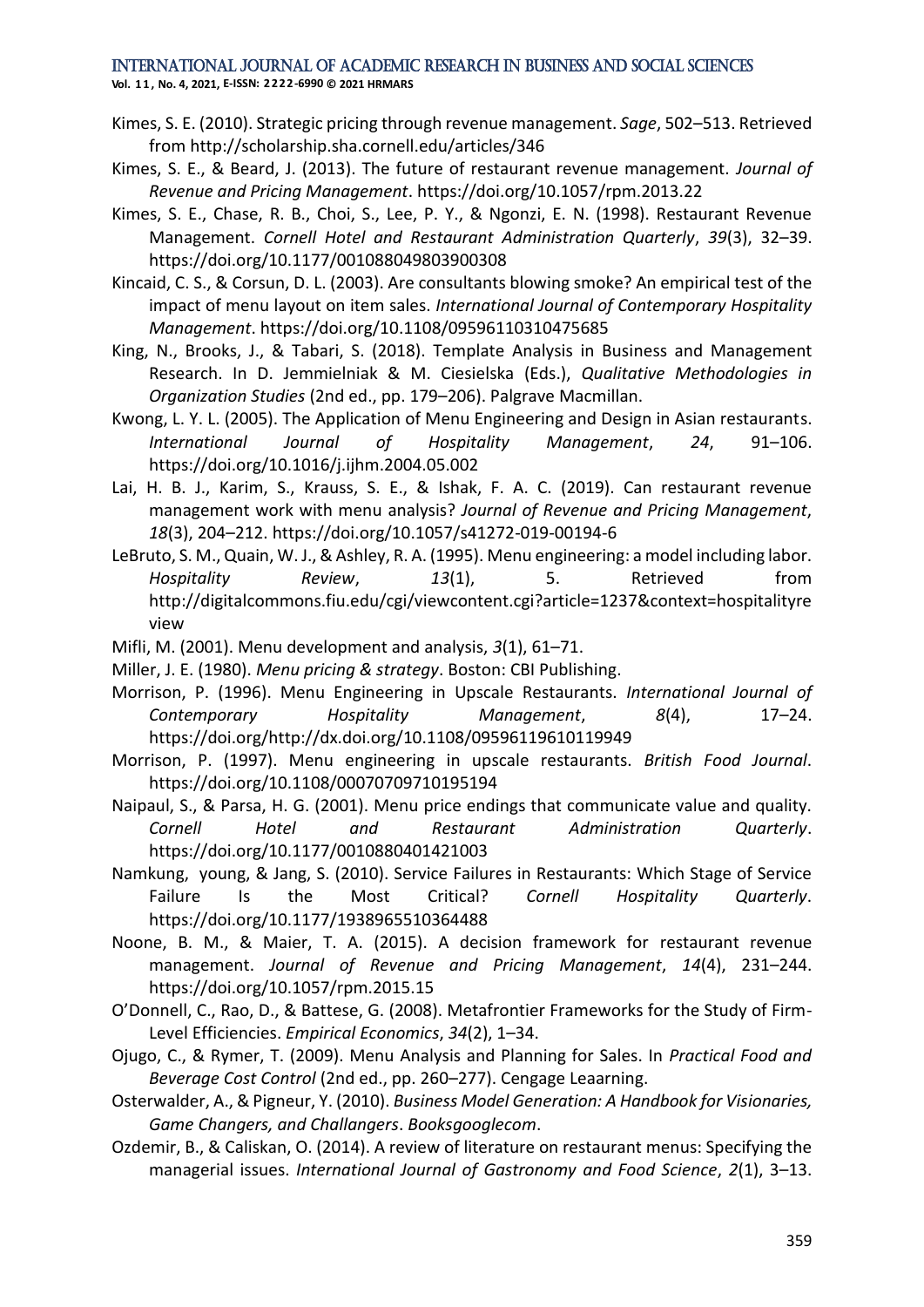**Vol. 1 1 , No. 4, 2021, E-ISSN: 2222-6990 © 2021 HRMARS**

https://doi.org/10.1016/j.ijgfs.2013.12.001

- Pavesic, D. V. (1983). Cost/margin analysis: a third approach to menu pricing and design. *International Journal of Hospitality Management*, *2*(3), 127–134. https://doi.org/10.1016/0278-4319(83)90033-6
- Raab, C. (2003). *The Feasability OF Activity-Based Costing In The Restaurant Industry*. *Itinerario*. Course of Hotel Administration, Department of William f. Harrah College of Hotel Administration, University of Nevada, Nevada: Doctoral Dissertation. Retrieved from http://journals.cambridge.org/abstract\_S0165115300023299
- Raab, C., & Mayer, K. (2007). Menu engineering and activity-based costing Can they work together in a restaurant? *International Journal of Contemporary Hospitality Management*, *19*(1), 43–52. https://doi.org/10.1108/09596110710724152
- Raab, C., Mayer, K., Kim, Y. S., & Shoemaker, S. (2009). Price-sensitivity measurement: A tool for restaurant menu pricing. *Journal of Hospitality and Tourism Research*. https://doi.org/10.1177/1096348008329659
- Raab, C., Mayer, K., & Shoemaker, S. (2010). Menu engineering using activity-based costing: An exploratory study using a profit factor comparison approach. *Journal of Hospitality and Tourism Research*, *34*(2), 204–224. https://doi.org/10.1177/1096348009349823
- Raab, C., & Zemke, D. M. (2016). Activity-based costing in the restaurant industry: What's past is prologue. *Journal of Hospitality Financial Management*, *24*(2), 133–146. https://doi.org/10.1080/10913211.2016.1239488
- Reynolds, D., Merritt, E. A., & Pinckney, S. (2005). Understanding Menu Psychology : An Empirical Investigation of Menu Design and Customer Response. *International Journal of Hospitality & Tourism Administration*. https://doi.org/10.1300/J149v06n01
- Reynolds, D., & Taylor, J. (2011). Validating a DEA-based menu analysis model using structural equation modeling. *International Journal of Hospitality Management*, *30*(3), 584–587. https://doi.org/10.1016/j.ijhm.2010.11.001
- Ryan, N. R. (1993). R & I Menus for The '90s: Balancing the Menu. *Restaurants and Institutions*, *103*(6), 24.
- Ryu, K., Jang, S. S., & Sanchez, A. (2004). Forecasting Methods and Seasonal Adjustment for a University Foodservice Operation. *Journal of Foodservice Business Research*, *6*(2), 17–34. https://doi.org/10.1300/j369v06n02\_03
- Salikin, N., Wahab, N., & Muhammad, I. (2014). Strengths and Weaknesses among Malaysian SMEs: Financial Management Perspectives. *Procedia - Social and Behavioral Sciences*, *129*, 334–340. https://doi.org/10.1016/j.sbspro.2014.03.685
- Shoemaker, S., Dawson, M., & Johnson, W. (2005). How to increase menu prices without alienating your customers. *International Journal of Contemporary Hospitality Management*. https://doi.org/10.1108/09596110510620636
- SME Corp. (2016). *Guideline For New SME Definition*. Retrieved from http://www.smecorp.gov.my/images/pdf/Guideline\_New\_SME\_Definition\_updated.pd f
- Taylor, J. J., & Brown, D. M. (2007). Menu analysis: A review of techniques and approaches. *Hospitality Review*, *25*(1985), 6. Retrieved from http://digitalcommons.fiu.edu/hospitalityreview/vol25/iss2/6/%5Cnhttp://digitalcom mons.fiu.edu/cgi/viewcontent.cgi?article=1453&context=hospitalityreview
- Taylor, J., Reynolds, D., & Brown, D. M. (2009). Multi-factor menu analysis using data envelopment analysis. *International Journal of Contemporary Hospitality Management*, *21*(2), 213–225. https://doi.org/10.1108/09596110910935705